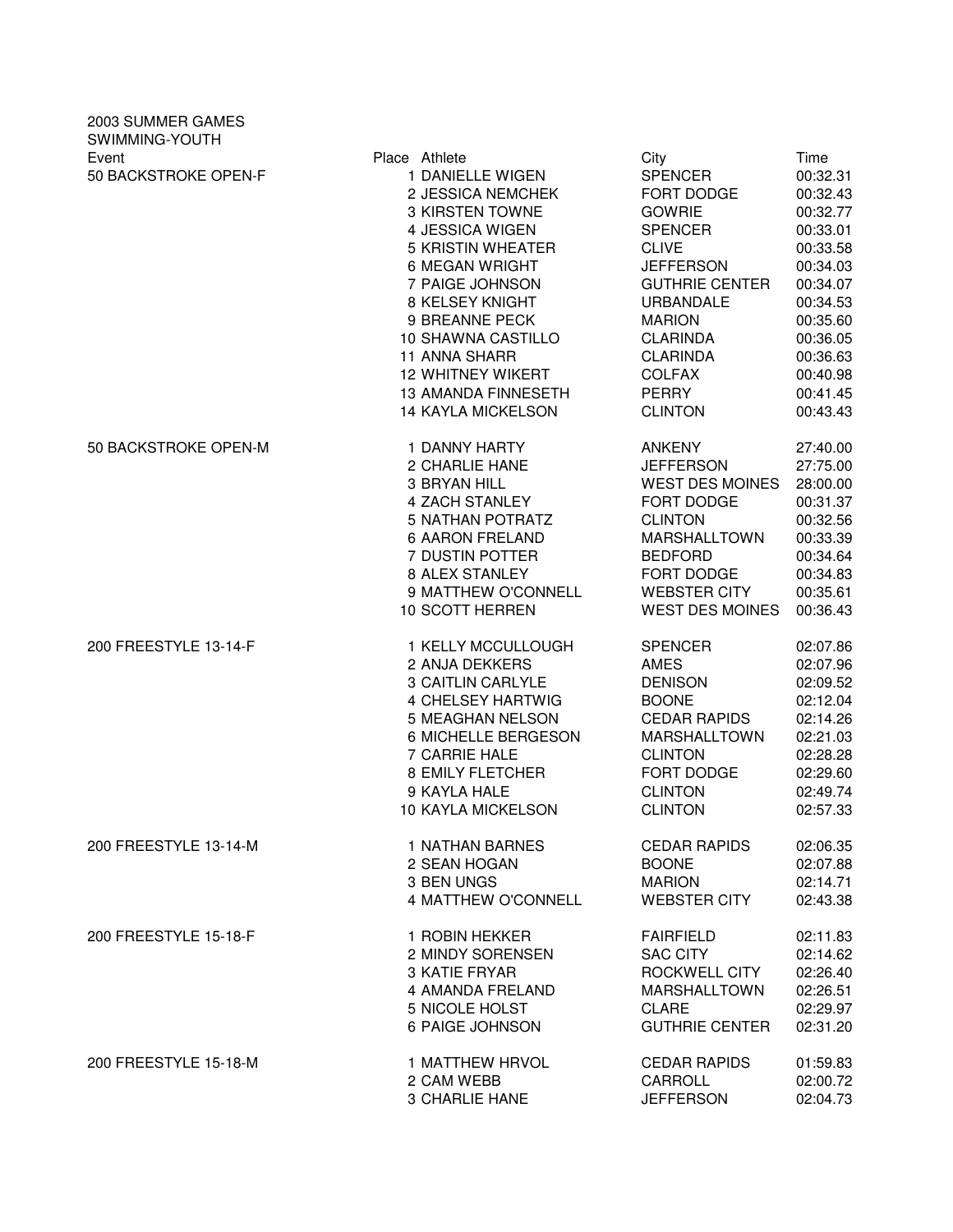|                          | 4 NICK STANLEY            | FORT DODGE             | 02:05.27 |
|--------------------------|---------------------------|------------------------|----------|
| 100 BREASTSTROKE 13-14-F | 1 KELSEY MEYER-DAVIS      | <b>MARSHALLTOWN</b>    | 01:15.94 |
|                          | 2 CHELSEY HARTWIG         | <b>BOONE</b>           | 01:20.23 |
|                          | 3 LEESA TJERNAGEL         | <b>BOONE</b>           | 01:20.79 |
|                          | 4 KATIE STOUT             | <b>ANKENY</b>          | 01:21.72 |
|                          | 5 ANJA DEKKERS            | <b>AMES</b>            | 01:22.50 |
|                          | 6 JESSICA WIGEN           | <b>SPENCER</b>         | 01:22.81 |
|                          | 7 CAITLIN CARLYLE         | <b>DENISON</b>         | 01:23.06 |
|                          | <b>8 EMILY FLETCHER</b>   | FORT DODGE             | 01:24.51 |
|                          | 9 VERONICA HARTY          | <b>ANKENY</b>          | 01:26.19 |
|                          | 10 MALIA KOONTZ           | <b>WEBSTER CITY</b>    | 01:44.85 |
| 100 BREASTSTROKE 13-14-M | 1 BRYAN HILL              | <b>WEST DES MOINES</b> | 01:13.58 |
|                          | 2 NATHAN BARNES           | <b>CEDAR RAPIDS</b>    | 01:15.06 |
|                          | 3 SEAN HOGAN              | <b>BOONE</b>           | 01:16.74 |
|                          | <b>4 DARREN BACON</b>     | <b>MARSHALLTOWN</b>    | 01:19.11 |
|                          | 5 ANDREW MILLER           | <b>NEWTON</b>          | 01:24.92 |
|                          | <b>6 ANTHONY POMETTO</b>  | <b>BOONE</b>           | 01:28.56 |
|                          | 7 BLAKE CAVANAGH          | <b>WILLIAMS</b>        | 01:34.96 |
| 100 BREASTSTROKE 15-18-F | 1 MAGGIE MOUNTSIER        | URBANDALE              | 01:18.19 |
|                          | 2 MANDIE BARKLEY          | FORT DODGE             | 01:22.69 |
|                          | 3 MIRANDA MEYER           | <b>CLARINDA</b>        | 01:24.03 |
|                          | 4 NICOLE HOLST            | <b>CLARE</b>           | 01:24.25 |
|                          | 5 BECCA FEVOLD            | <b>GOWRIE</b>          | 01:28.44 |
| 100 BREASTSTROKE 15-18-M | 1 DANNY HARTY             | <b>ANKENY</b>          | 01:03.60 |
|                          | 2 CURT BENKENDORF         | <b>CLEAR LAKE</b>      | 01:09.47 |
|                          | <b>3 NICK STANLEY</b>     | FORT DODGE             | 01:13.04 |
|                          | 4 TOMMY STREHLOW          | <b>AMES</b>            | 01:13.50 |
|                          | 5 ANDREW ALTMAN           | <b>JOHNSTON</b>        | 01:13.79 |
|                          | <b>6 MATTHEW HRVOL</b>    | <b>CEDAR RAPIDS</b>    | 01:14.88 |
| 100 BUTTERFLY 13-14-F    | 1 KELLY MCCULLOUGH        | <b>SPENCER</b>         | 01:07.23 |
|                          | 2 JESSICA SHEEHY          | <b>GUTHRIE CENTER</b>  | 01:11.74 |
|                          | <b>3 ADRIENNE LATOURE</b> | <b>WEST DES MOINES</b> | 01:12.96 |
|                          | <b>4 KRISTIN WHEATER</b>  | <b>CLIVE</b>           | 01:13.07 |
|                          | 5 MICHELLE BERGESON       | MARSHALLTOWN           | 01:14.53 |
|                          | <b>6 KATIE STOUT</b>      | ANKENY                 | 01:20.90 |
|                          | 7 CARRIE HALE             | <b>CLINTON</b>         | 01:20.99 |
| 100 BUTTERFLY 13-14-M    | 1 ANDREW BECKER           | CARROLL                | 01:07.65 |
|                          | 2 BEN UNGS                | <b>MARION</b>          | 01:11.14 |
|                          | 3 SETH SANDBULTE          | <b>HULL</b>            | 01:15.27 |
|                          | <b>4 NATHAN POTRATZ</b>   | <b>CLINTON</b>         | 01:31.14 |
| 100 BUTTERFLY 15-18-F    | 1 JESSICA CARY            | <b>WEST DES MOINES</b> | 01:09.43 |
|                          | 2 ROBIN HEKKER            | <b>FAIRFIELD</b>       | 01:09.61 |
|                          | 3 KATIE FRYAR             | ROCKWELL CITY          | 01:10.34 |
|                          | 4 KIRSTEN TOWNE           | <b>GOWRIE</b>          | 01:10.83 |
|                          | 5 CASSIE HALVERSON        | <b>COON RAPIDS</b>     | 01:18.12 |
|                          | 6 ANNA PETERSEN           | PRAIRIE CITY           | 01:22.54 |
| 100 BUTTERFLY 15-18-M    | 1 RICKY PHILLIPS          | <b>HUMBOLDT</b>        | 01:02.26 |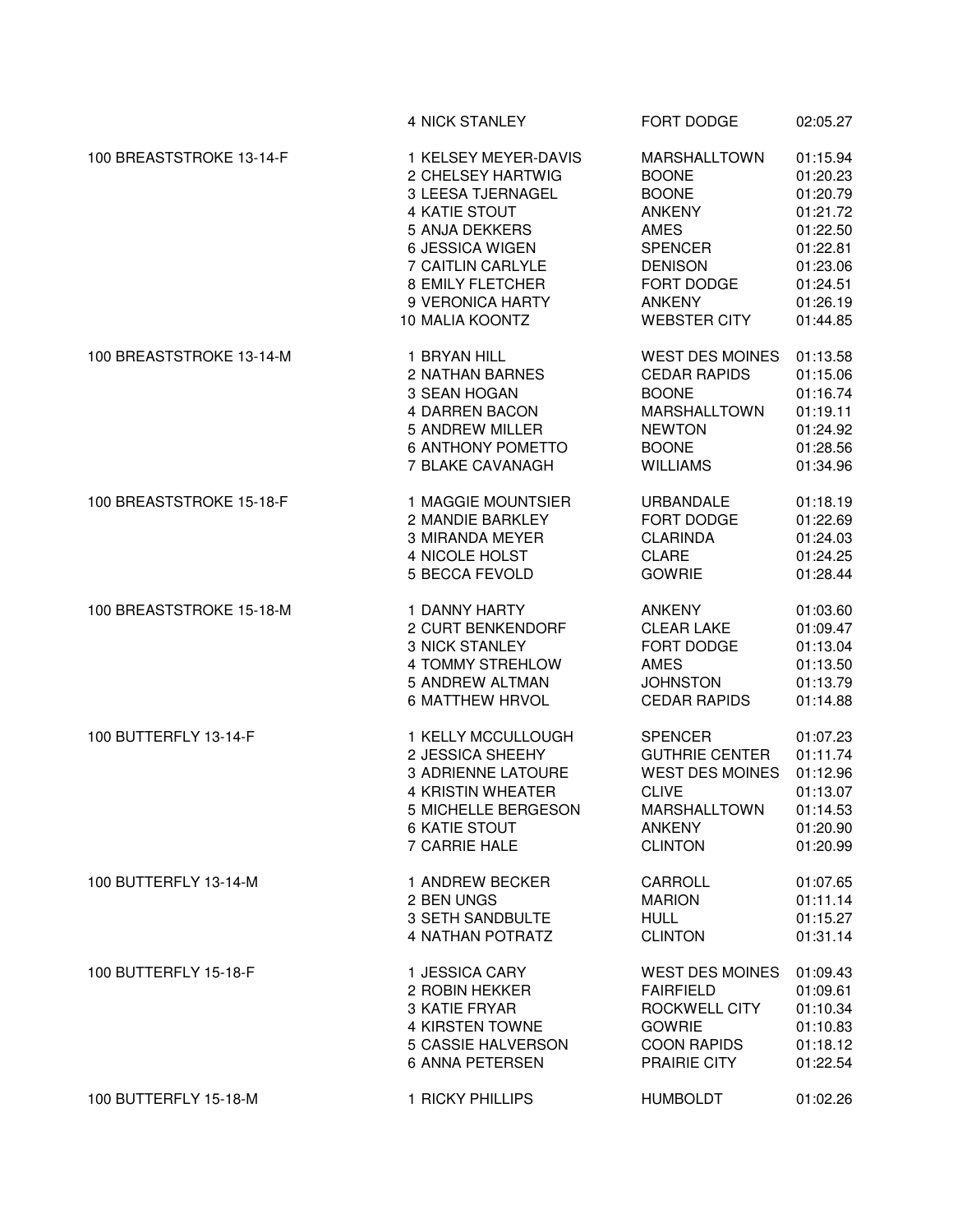| 50 FREESTYLE 13-14-F | 1 CAITLIN CARLYLE          | <b>DENISON</b>         | 26:04.00 |
|----------------------|----------------------------|------------------------|----------|
|                      | 2 ANJA DEKKERS             | AMES                   | 27:22.00 |
|                      | 3 CHELSEY HARTWIG          | <b>BOONE</b>           | 27:32.00 |
|                      | 4 EMILY FLETCHER           | FORT DODGE             | 00:28.06 |
|                      | 5 JESSICA SHEEHY           | <b>GUTHRIE CENTER</b>  | 00:28.19 |
|                      | 6 MEAGHAN NELSON           | <b>CEDAR RAPIDS</b>    | 00:28.51 |
|                      | 7 LEESA TJERNAGEL          | <b>BOONE</b>           | 00:29.03 |
|                      | 8 MEGAN WRIGHT             | <b>JEFFERSON</b>       | 00:29.59 |
|                      | 9 JESSICA WIGEN            | <b>SPENCER</b>         | 00:29.66 |
|                      | 10 MICHELLE BERGESON       | MARSHALLTOWN           | 00:29.80 |
|                      | <b>11 ADRIENNE LATOURE</b> | <b>WEST DES MOINES</b> | 00:30.22 |
|                      | <b>12 VERONICA HARTY</b>   | <b>ANKENY</b>          | 00:30.26 |
|                      | <b>13 KRISTIN WHEATER</b>  | <b>CLIVE</b>           | 00:30.49 |
|                      | <b>14 CARRIE HALE</b>      | <b>CLINTON</b>         | 00:30.82 |
|                      | <b>15 ANNA SHARR</b>       | <b>CLARINDA</b>        | 00:31.07 |
|                      | <b>16 AMANDA FINNESETH</b> | <b>PERRY</b>           | 00:31.14 |
|                      | 17 BREANNE PECK            | <b>MARION</b>          | 00:31.46 |
|                      | 18 KELSEY MEYER-DAVIS      | <b>MARSHALLTOWN</b>    | 00:31.64 |
|                      | 19 KAYLA HALE              | <b>CLINTON</b>         | 00:31.80 |
|                      | 20 KAYLA MICKELSON         | <b>CLINTON</b>         | 00:34.24 |
| 50 FREESTYLE 13-14-M | 1 NATHAN BARNES            | <b>CEDAR RAPIDS</b>    | 24:95.00 |
|                      | 2 BRYAN HILL               | WEST DES MOINES        | 25:70.00 |
|                      | 3 SEAN HOGAN               | <b>BOONE</b>           | 25:87.00 |
|                      | 4 ANDREW BECKER            | CARROLL                | 00:26.11 |
|                      | <b>5 NATHAN POTRATZ</b>    | <b>CLINTON</b>         | 00:26.79 |
|                      | 6 BEN UNGS                 | <b>MARION</b>          | 00:27.21 |
|                      | 7 DARREN BACON             | <b>MARSHALLTOWN</b>    | 00:27.91 |
|                      | 8 MATTHEW O'CONNELL        | <b>WEBSTER CITY</b>    | 00:27.95 |
|                      | 9 AARON EDELMAN            | <b>BOONE</b>           | 00:28.32 |
|                      | 10 AARON FRELAND           | <b>MARSHALLTOWN</b>    | 00:28.53 |
|                      | 11 ANDREW MILLER           | <b>NEWTON</b>          | 00:28.77 |
|                      | <b>12 BLAKE CAVANAGH</b>   | <b>WILLIAMS</b>        | 00:28.96 |
|                      | <b>13 DUSTIN POTTER</b>    | <b>BEDFORD</b>         | 00:29.88 |
|                      | <b>14 ANTHONY POMETTO</b>  | <b>BOONE</b>           | 00:30.61 |
|                      | <b>15 SCOTT HERREN</b>     | <b>WEST DES MOINES</b> | 00:36.02 |
| 50 FREESTYLE 15-18-F | 1 MINDY SORENSEN           | <b>SAC CITY</b>        | 26:22.00 |
|                      | 2 DANIELLE WIGEN           | <b>SPENCER</b>         | 27:38.00 |
|                      | 3 KELSEY KNIGHT            | <b>URBANDALE</b>       | 27:60.00 |
|                      | 4 MAGGIE MOUNTSIER         | URBANDALE              | 00:28.23 |
|                      | 5 JESSICA CARY             | <b>WEST DES MOINES</b> | 00:28.31 |
|                      | 6 PAIGE JOHNSON            | <b>GUTHRIE CENTER</b>  | 00:29.16 |
|                      | 7 MANDIE BARKLEY           | FORT DODGE             | 00:30.15 |
|                      | 8 AMANDA FRELAND           | <b>MARSHALLTOWN</b>    | 00:30.35 |
|                      | 9 ANNA PETERSEN            | PRAIRIE CITY           | 00:30.79 |
|                      | 10 SHAWNA CASTILLO         | <b>CLARINDA</b>        | 00:30.85 |
|                      | 11 NICOLE HOLST            | <b>CLARE</b>           | 00:31.67 |
|                      | <b>12 STEPHANIE KUNCH</b>  | <b>NEWTON</b>          | 00:31.97 |
|                      | <b>13 WHITNEY WIKERT</b>   | <b>COLFAX</b>          | 00:34.49 |
| 50 FREESTYLE 15-18-M | 1 TOMMY STREHLOW           | AMES                   | 00:23.91 |
|                      | 2 CAM WEBB                 | CARROLL                | 24:68.00 |
|                      | 3 CURT BENKENDORF          | <b>CLEAR LAKE</b>      | 25:00.00 |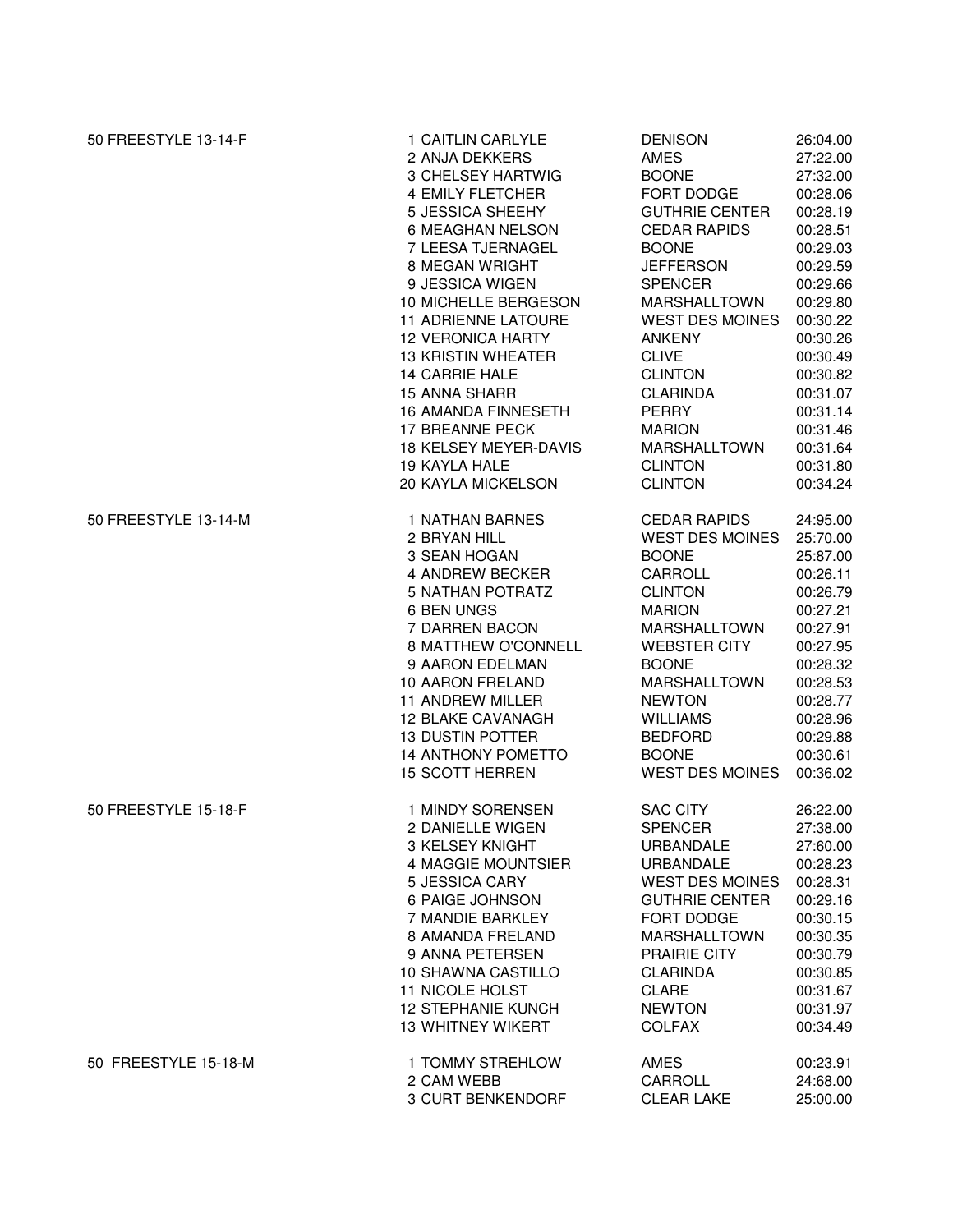|                              | 4 ZACH STANLEY                 | FORT DODGE             | 00:25.34 |
|------------------------------|--------------------------------|------------------------|----------|
|                              | <b>5 NICK STANLEY</b>          | FORT DODGE             | 00:25.39 |
|                              | <b>6 MATTHEW HRVOL</b>         | <b>CEDAR RAPIDS</b>    | 00:25.42 |
|                              | 7 ALEX STANLEY                 | FORT DODGE             | 00:29.38 |
| 100 INDIVIDUAL MEDLEY OPEN-F | 1 ROBIN HEKKER                 | <b>FAIRFIELD</b>       | 01:07.26 |
|                              | 2 KELLY MCCULLOUGH             | <b>SPENCER</b>         | 01:08.43 |
|                              | 3 MAGGIE MOUNTSIER             | <b>URBANDALE</b>       | 01:10.78 |
|                              | 4 MINDY SORENSEN               | <b>SAC CITY</b>        | 01:10.94 |
|                              | 5 DANIELLE WIGEN               | <b>SPENCER</b>         | 01:11.19 |
|                              | <b>6 JESSICA NEMCHEK</b>       | FORT DODGE             | 01:11.90 |
|                              | 7 MEAGHAN NELSON               | <b>CEDAR RAPIDS</b>    | 01:12.19 |
|                              | 8 KIRSTEN TOWNE                | <b>GOWRIE</b>          | 01:13.19 |
|                              | 9 KATIE FRYAR                  | ROCKWELL CITY          | 01:15.17 |
|                              | 10 ADRIENNE LATOURE            | <b>WEST DES MOINES</b> | 01:15.36 |
|                              | 11 LEESA TJERNAGEL             | <b>BOONE</b>           | 01:15.82 |
|                              | 12 MIRANDA MEYER               | <b>CLARINDA</b>        | 01:16.17 |
|                              | <b>13 MANDIE BARKLEY</b>       | FORT DODGE             | 01:17.11 |
|                              | <b>14 VERONICA HARTY</b>       | <b>ANKENY</b>          | 01:17.16 |
|                              | <b>15 KATIE STOUT</b>          | <b>ANKENY</b>          | 01:17.68 |
|                              | <b>16 MEGAN WRIGHT</b>         | <b>JEFFERSON</b>       | 01:18.44 |
|                              | 17 CASSI WISSLER               | <b>CLARINDA</b>        | 01:18.96 |
|                              | <b>19 BREANNE PECK</b>         | <b>MARION</b>          | 01:20.28 |
|                              | 20 KAYLA HALE                  | <b>CLINTON</b>         | 01:32.73 |
| 100 INDIVIDUAL MEDLEY OPEN-M | 1 DANNY HARTY                  | <b>ANKENY</b>          | 57:38.00 |
|                              | 2 CURT BENKENDORF              | <b>CLEAR LAKE</b>      | 01:03.30 |
|                              | <b>3 CHARLIE HANE</b>          | <b>JEFFERSON</b>       | 01:03.74 |
|                              | <b>4 RICKY PHILLIPS</b>        | <b>HUMBOLDT</b>        | 01:04.32 |
|                              | 5 ANDREW BECKER                | CARROLL                | 01:05.81 |
|                              | 6 CAM WEBB                     | CARROLL                | 01:06.05 |
|                              | 7 DARREN BACON                 | <b>MARSHALLTOWN</b>    | 01:15.55 |
|                              | 8 ALEX STANLEY                 | FORT DODGE             | 01:16.69 |
|                              | 9 ANDREW MILLER                | <b>NEWTON</b>          | 01:22.23 |
| 25 FREESTYLE 8 AND UNDER-F   | 1 GABRIELLE WESTERCAMP         | <b>DES MOINES</b>      | 00:16.01 |
|                              | 2 MAGGIE ESPENHOVER            | CARROLL                | 00:16.80 |
|                              | <b>3 CLAIRE LARSON</b>         | <b>WEST DES MOINES</b> | 00:17.61 |
|                              | 4 LILIAN ZHU                   | CORALVILLE             | 00:18.11 |
|                              | 5 JULIA CUNNINGHAM             | <b>WEST DES MOINES</b> | 00:18.16 |
|                              | 6 MADELINE BURNHAM             | PLEASANT VALLEY        | 00:18.32 |
|                              | 7 BROOKE HERREN                | <b>WEST DES MOINES</b> | 00:18.54 |
|                              | 8 HALEY SEVENING               | <b>CEDAR RAPIDS</b>    | 00:18.94 |
|                              | 9 SYDNEY SALLACH               | <b>RED OAK</b>         | 00:19.13 |
|                              | 10 KAITLIN WISTEY              | <b>WEST DES MOINES</b> | 00:19.20 |
|                              | 11 ANGIE ALLEN                 | <b>AMES</b>            | 00:19.85 |
|                              | <b>12 DANIELLE HANSEN</b>      | <b>BOONE</b>           | 00:20.05 |
|                              | 13 LAURA FINNESETH             | <b>PERRY</b>           | 00:20.18 |
|                              | 14 HAILEY PADGETT              | <b>WEST DES MOINES</b> | 00:23.63 |
|                              | <b>15 LARKYN ALDRICH</b>       | <b>VINTON</b>          | 00:24.21 |
|                              | <b>16 ALEXANDRA WESTERCAMP</b> | <b>DES MOINES</b>      | 00:24.52 |
|                              | <b>17 SAMANTHA HEDRICK</b>     | PELLA                  | 00:38.36 |
| 25 FREESTYLE 8 AND UNDER-M   | 1 LOGAN BARNES                 | <b>CEDAR RAPIDS</b>    | 00:16.18 |
|                              | 2 MATTHEW BOYD                 | <b>CLINTON</b>         | 00:16.33 |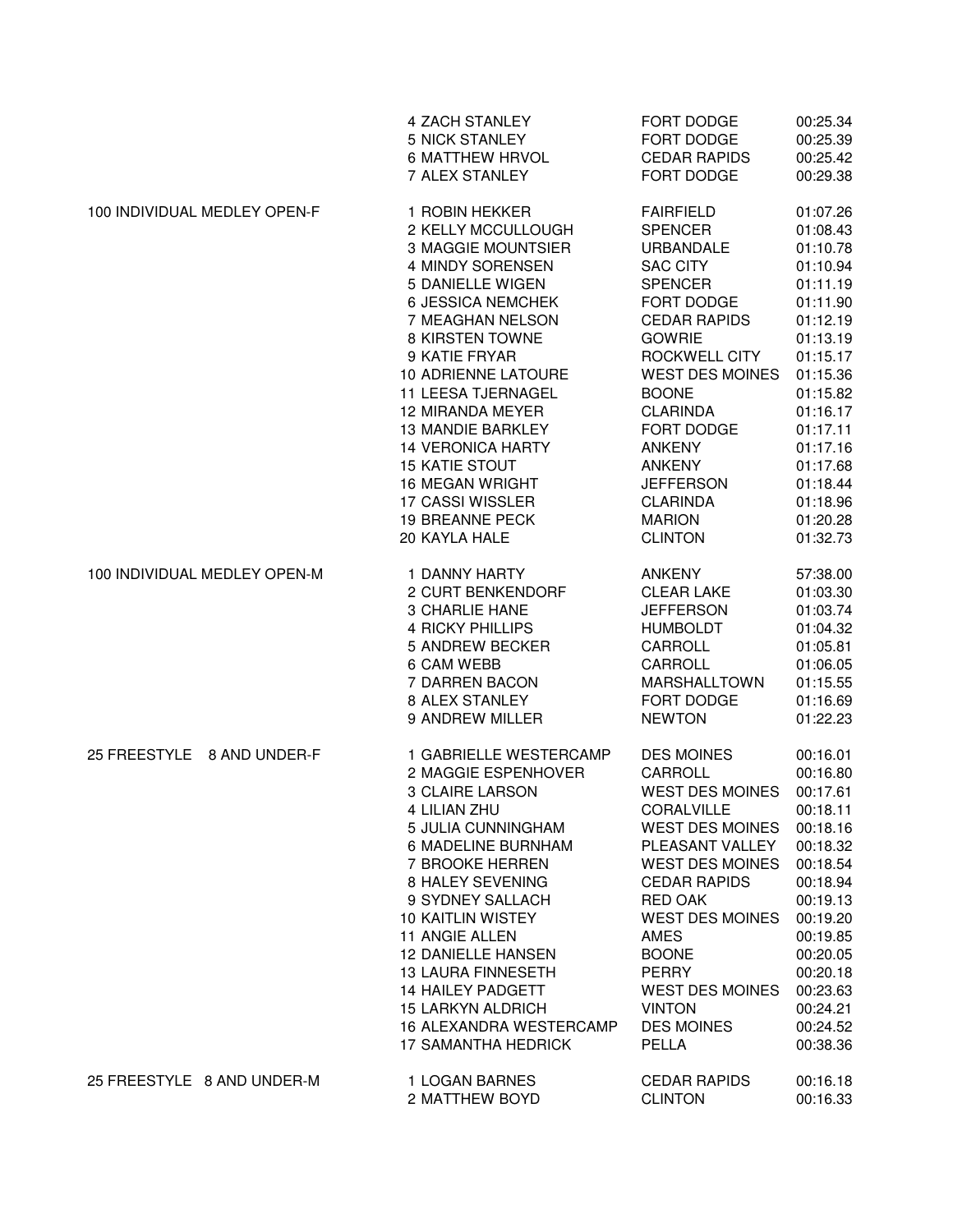|                          | 3 TREY IMERMAN                                                                                                                                                                                                                                                                                                                                                          | <b>GUTHRIE CENTER</b>                                                                                                                                                                                                                                                                                  | 00:16.57                                                                                                                                                                                     |
|--------------------------|-------------------------------------------------------------------------------------------------------------------------------------------------------------------------------------------------------------------------------------------------------------------------------------------------------------------------------------------------------------------------|--------------------------------------------------------------------------------------------------------------------------------------------------------------------------------------------------------------------------------------------------------------------------------------------------------|----------------------------------------------------------------------------------------------------------------------------------------------------------------------------------------------|
|                          | 4 BEN SEVERINO                                                                                                                                                                                                                                                                                                                                                          | <b>JOHNSTON</b>                                                                                                                                                                                                                                                                                        | 00:16.79                                                                                                                                                                                     |
|                          | 5 JOHNATHAN DIETER                                                                                                                                                                                                                                                                                                                                                      | CARROLL                                                                                                                                                                                                                                                                                                | 00:17.66                                                                                                                                                                                     |
|                          | 6 KYLER CASE                                                                                                                                                                                                                                                                                                                                                            | <b>LAKE CITY</b>                                                                                                                                                                                                                                                                                       | 00:18.95                                                                                                                                                                                     |
|                          | 7 BRYCE PATERSON                                                                                                                                                                                                                                                                                                                                                        | <b>GUTHRIE CENTER</b>                                                                                                                                                                                                                                                                                  | 00:19.94                                                                                                                                                                                     |
|                          | 8 TOMMY MILLER                                                                                                                                                                                                                                                                                                                                                          | <b>NEWTON</b>                                                                                                                                                                                                                                                                                          | 00:24.18                                                                                                                                                                                     |
|                          | 9 BEN BOESEN                                                                                                                                                                                                                                                                                                                                                            | <b>BOONE</b>                                                                                                                                                                                                                                                                                           | 00:26.91                                                                                                                                                                                     |
|                          | 10 SAM WOLF                                                                                                                                                                                                                                                                                                                                                             | <b>CLINTON</b>                                                                                                                                                                                                                                                                                         | 00:27.52                                                                                                                                                                                     |
|                          | <b>11 MICHAEL BURKE</b>                                                                                                                                                                                                                                                                                                                                                 | <b>AMES</b>                                                                                                                                                                                                                                                                                            | 00:29.08                                                                                                                                                                                     |
|                          | 13 CALEB CAMPBELL                                                                                                                                                                                                                                                                                                                                                       | <b>BETTENDORF</b>                                                                                                                                                                                                                                                                                      | 00:30.69                                                                                                                                                                                     |
|                          | 14 COLIN QUASS                                                                                                                                                                                                                                                                                                                                                          | <b>ANKENY</b>                                                                                                                                                                                                                                                                                          | 00:33.80                                                                                                                                                                                     |
|                          | <b>15 CHASE ALLEN</b>                                                                                                                                                                                                                                                                                                                                                   | AMES                                                                                                                                                                                                                                                                                                   | 00:34.37                                                                                                                                                                                     |
| 50 FREESTYLE<br>$9-10-F$ | 1 ENO AUGUSTINE-AKPAN<br>2 CAITLIN CAMPBELL<br>3 IMELDA WISTEY<br>4 LINDSEY TJERNAGEL<br>5 SARAH LARSON<br>6 MARYELLEN HALVERSON<br>7 ERIN ROSSITER<br>8 RACHEL CATALDO<br>9 CHELSEY HENKENIUS<br>10 ERICA BECKER<br>11 HANNAH TOOMEY<br><b>11 KARLI PAYER</b><br><b>13 EMILEE DAVIDSON</b><br><b>15 JESSICA OLIVIER</b><br><b>16 JORDAN WRIGHT</b><br>17 STEVIE ERLING | URBANDALE<br><b>BETTENDORF</b><br><b>WEST DES MOINES</b><br><b>BOONE</b><br><b>WEST DES MOINES</b><br><b>COON RAPIDS</b><br><b>SPENCER</b><br><b>CLIVE</b><br><b>LAKE CITY</b><br>CARROLL<br><b>BOONE</b><br><b>LAKE CITY</b><br><b>BOONE</b><br><b>GRINNELL</b><br><b>JEFFERSON</b><br><b>CLINTON</b> | 00:28.43<br>00:29.08<br>00:30.65<br>00:31.86<br>00:32.10<br>00:32.42<br>00:32.78<br>00:33.84<br>00:33.91<br>00:34.66<br>00:35.91<br>00:35.91<br>00:37.13<br>00:38.90<br>00:40.33<br>00:45.91 |
| 50 FREESTYLE 9-10-M      | 1 SIDNEY MCMILLIN                                                                                                                                                                                                                                                                                                                                                       | <b>WILLIAMSBURG</b>                                                                                                                                                                                                                                                                                    | 00:28.99                                                                                                                                                                                     |
|                          | 2 BRICK IMERMAN                                                                                                                                                                                                                                                                                                                                                         | <b>GUTHRIE CENTER</b>                                                                                                                                                                                                                                                                                  | 00:29.53                                                                                                                                                                                     |
|                          | <b>3 STUART MCMILLIN</b>                                                                                                                                                                                                                                                                                                                                                | <b>WILLIAMSBURG</b>                                                                                                                                                                                                                                                                                    | 00:30.36                                                                                                                                                                                     |
|                          | 4 BRIAN BACON                                                                                                                                                                                                                                                                                                                                                           | MARSHALLTOWN                                                                                                                                                                                                                                                                                           | 00:30.43                                                                                                                                                                                     |
|                          | 5 KANE SEELEY                                                                                                                                                                                                                                                                                                                                                           | <b>PERRY</b>                                                                                                                                                                                                                                                                                           | 00:34.06                                                                                                                                                                                     |
|                          | <b>6 MORGAN BARNES</b>                                                                                                                                                                                                                                                                                                                                                  | <b>CEDAR RAPIDS</b>                                                                                                                                                                                                                                                                                    | 00:34.99                                                                                                                                                                                     |
|                          | 7 MICHAEL STARK                                                                                                                                                                                                                                                                                                                                                         | <b>AMES</b>                                                                                                                                                                                                                                                                                            | 00:37.05                                                                                                                                                                                     |
|                          | 8 KALEB WRIGHT                                                                                                                                                                                                                                                                                                                                                          | <b>PERRY</b>                                                                                                                                                                                                                                                                                           | 00:37.56                                                                                                                                                                                     |
|                          | 9 COLLIN CARLSON                                                                                                                                                                                                                                                                                                                                                        | ALGONA                                                                                                                                                                                                                                                                                                 | 00:37.78                                                                                                                                                                                     |
|                          | 10 RYAN STANLEY                                                                                                                                                                                                                                                                                                                                                         | FORT DODGE                                                                                                                                                                                                                                                                                             | 00:38.01                                                                                                                                                                                     |
|                          | <b>11 MATT BURNHAM</b>                                                                                                                                                                                                                                                                                                                                                  | PLEASANT VALLEY                                                                                                                                                                                                                                                                                        | 00:38.42                                                                                                                                                                                     |
|                          | <b>12 ANDREW HOWES</b>                                                                                                                                                                                                                                                                                                                                                  | <b>CLINTON</b>                                                                                                                                                                                                                                                                                         | 00:40.60                                                                                                                                                                                     |
|                          | <b>13 CARSON PECK</b>                                                                                                                                                                                                                                                                                                                                                   | <b>MARION</b>                                                                                                                                                                                                                                                                                          | 00:41.84                                                                                                                                                                                     |
|                          | <b>14 CHRISTIAN PARKER</b>                                                                                                                                                                                                                                                                                                                                              | ALGONA                                                                                                                                                                                                                                                                                                 | 00:41.85                                                                                                                                                                                     |
|                          | <b>15 TYLER HEMINGWAY</b>                                                                                                                                                                                                                                                                                                                                               | <b>CLINTON</b>                                                                                                                                                                                                                                                                                         | 00:42.85                                                                                                                                                                                     |
|                          | 16 BILAL AJRAM                                                                                                                                                                                                                                                                                                                                                          | <b>CEDAR RAPIDS</b>                                                                                                                                                                                                                                                                                    | 00:43.32                                                                                                                                                                                     |
|                          | 17 DAVID PELLETT                                                                                                                                                                                                                                                                                                                                                        | <b>DECORAH</b>                                                                                                                                                                                                                                                                                         | 00:46.39                                                                                                                                                                                     |
|                          | <b>18 SAMUEL LIPPS</b>                                                                                                                                                                                                                                                                                                                                                  | <b>ALGONA</b>                                                                                                                                                                                                                                                                                          | 00:48.48                                                                                                                                                                                     |
|                          | 19 JACOB SEVENING                                                                                                                                                                                                                                                                                                                                                       | <b>CEDAR RAPIDS</b>                                                                                                                                                                                                                                                                                    | 00:59.71                                                                                                                                                                                     |
| 50 FREESTYLE 11-12-F     | 1 JESS STANTON                                                                                                                                                                                                                                                                                                                                                          | <b>ANKENY</b>                                                                                                                                                                                                                                                                                          | 00:27.36                                                                                                                                                                                     |
|                          | 2 KALEE HOBSON                                                                                                                                                                                                                                                                                                                                                          | <b>DES MOINES</b>                                                                                                                                                                                                                                                                                      | 00:27.48                                                                                                                                                                                     |
|                          | 3 STEPHANIE KOCH                                                                                                                                                                                                                                                                                                                                                        | <b>BOONE</b>                                                                                                                                                                                                                                                                                           | 00:28.26                                                                                                                                                                                     |
|                          | 4 DANI YAW                                                                                                                                                                                                                                                                                                                                                              | <b>DES MOINES</b>                                                                                                                                                                                                                                                                                      | 00:30.77                                                                                                                                                                                     |
|                          | 5 ABIGAIL BACON                                                                                                                                                                                                                                                                                                                                                         | <b>MARSHALLTOWN</b>                                                                                                                                                                                                                                                                                    | 00:30.78                                                                                                                                                                                     |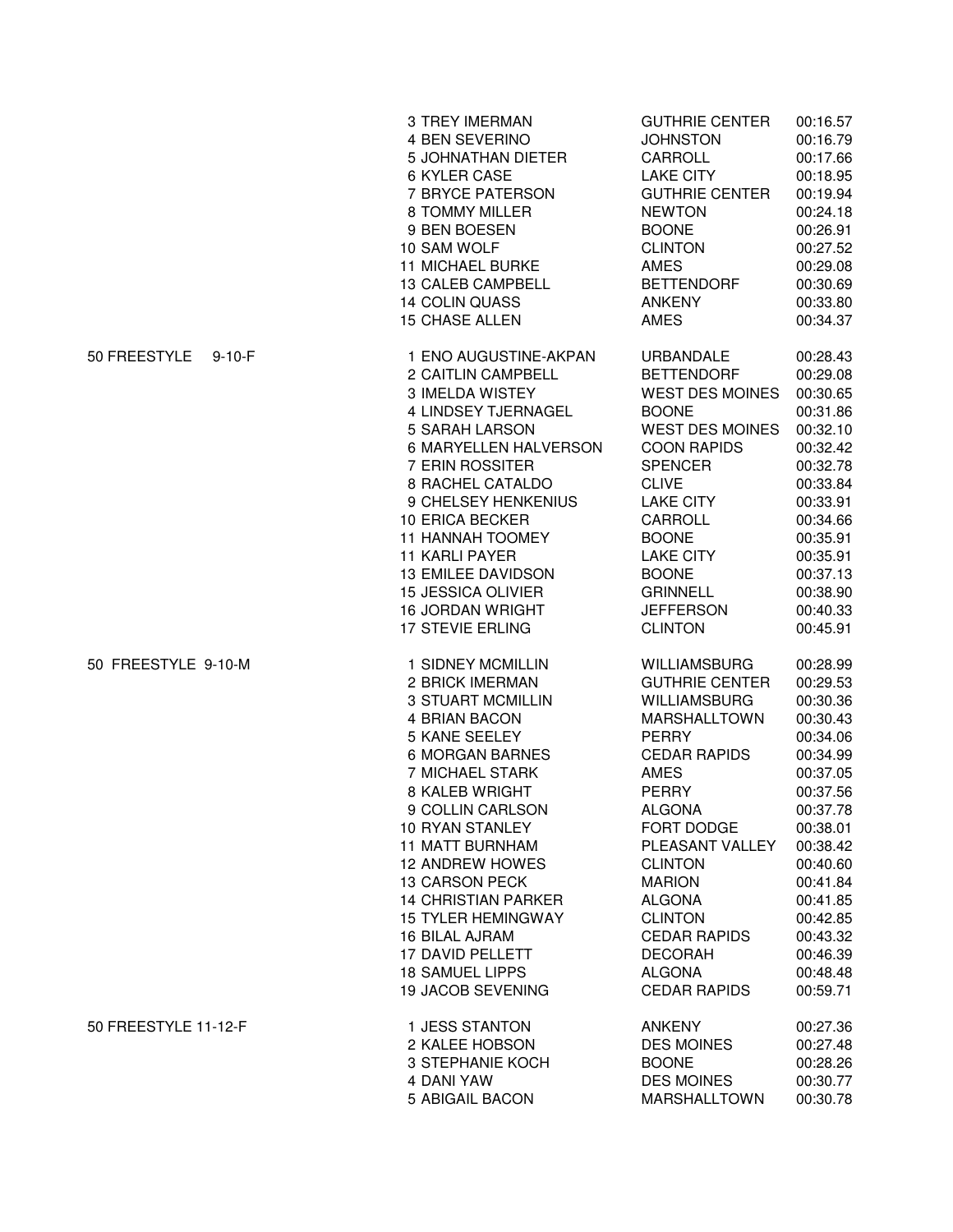|                              |              | 6 STEPH FERGUSON<br>7 ELLIE SAVERY<br>8 ALEXA POMERENK<br>9 RILEY BANES<br>10 JESSICA STOLL<br>11 BRIANNA CARLBERG<br><b>12 KELLY MACKEY</b><br><b>13 KATIE SPOONER</b><br><b>14 KENDRA EVERS</b><br><b>15 NICKI BOGAARD</b><br>16 KIANA CASE<br>17 TAYLOR STANLEY<br><b>18 ASHLI FANNING</b><br><b>19 KRISHA LONEY</b><br>20 JACKIE BLEICH<br>21 WHITNEY BURMESTER                                 | <b>GRIMES</b><br>FORT DODGE<br><b>BOONE</b><br><b>CEDAR RAPIDS</b><br><b>BOONE</b><br><b>STRATFORD</b><br><b>JOHNSTON</b><br><b>CLINTON</b><br><b>CLINTON</b><br>PELLA<br><b>LAKE CITY</b><br>FORT DODGE<br><b>DES MOINES</b><br><b>ANKENY</b><br><b>DAKOTA CITY</b><br><b>WEST DES MOINES</b>                                     | 00:31.40<br>00:31.47<br>00:31.60<br>00:31.62<br>00:31.75<br>00:31.81<br>00:32.43<br>00:34.11<br>00:34.73<br>00:34.77<br>00:34.82<br>00:34.92<br>00:35.54<br>00:36.35<br>00:37.20<br>00:40.48             |
|------------------------------|--------------|-----------------------------------------------------------------------------------------------------------------------------------------------------------------------------------------------------------------------------------------------------------------------------------------------------------------------------------------------------------------------------------------------------|------------------------------------------------------------------------------------------------------------------------------------------------------------------------------------------------------------------------------------------------------------------------------------------------------------------------------------|----------------------------------------------------------------------------------------------------------------------------------------------------------------------------------------------------------|
| 50 FREESTYLE 11-12-M         |              | 1 SCOTT STREHLOW<br>2 JORDAN ALBRIGHT<br>3 BEN UTESCH<br><b>4 STEVE STARK</b><br>5 ANDY FURBUSH<br><b>6 ROSS ENGEL</b><br>7 LANDON HARTWIG<br>8 CHRISTOPHER JESSEN<br>9 ANDY BURNHAM<br>10 RYAN LINKE<br><b>11 KEVIN CAMPBELL</b><br>12 JACOB LONEY<br><b>13 MATT LONEY</b><br><b>14 LUUK DEKKERS</b><br>15 BEN WOLF<br><b>16 KYLE CAMPBELL</b><br>17 JOSHUA BACON                                  | AMES<br><b>GUTHRIE CENTER</b><br>AMES<br>AMES<br><b>CLIVE</b><br><b>WEST DES MOINES</b><br><b>BOONE</b><br><b>ALTOONA</b><br>PLEASANT VALLEY<br><b>CLARINDA</b><br><b>BETTENDORF</b><br><b>ANKENY</b><br><b>ANKENY</b><br><b>AMES</b><br><b>CLINTON</b><br><b>BETTENDORF</b><br><b>BOONE</b>                                       | 00:26.82<br>00:26.96<br>00:27.08<br>00:28.57<br>00:28.80<br>00:29.38<br>00:29.81<br>00:29.90<br>00:30.90<br>00:31.32<br>00:31.74<br>00:33.59<br>00:34.30<br>00:34.90<br>00:35.38<br>00:35.83<br>00:35.99 |
| 100 INDIVIDUAL MEDLEY        | $9 - 10 - F$ | <b>18 NICHOLAS KLINKEFUS</b><br>1 CAITLIN CAMPBELL<br>2 ENO AUGUSTINE-AKPAN<br>3 IMELDA WISTEY<br>4 VIVIAN ZHU<br>5 LINDSEY TJERNAGEL<br>6 ERIN ROSSITER<br>7 SARAH LARSON<br>8 KELSI REMPE<br>9 KARLI PAYER<br>10 MARYELLEN HALVERSON<br><b>11 ERICA BECKER</b><br><b>12 HANNAH TOOMEY</b><br><b>13 CHELSEY HENKENIUS</b><br><b>14 HANNA BURKLE</b><br>15 KARISSA REMPE<br><b>17 JORDAN WRIGHT</b> | <b>DES MOINES</b><br><b>BETTENDORF</b><br><b>URBANDALE</b><br><b>WEST DES MOINES</b><br>CORALVILLE<br><b>BOONE</b><br><b>SPENCER</b><br><b>WEST DES MOINES</b><br><b>STORY CITY</b><br><b>LAKE CITY</b><br><b>COON RAPIDS</b><br>CARROLL<br><b>BOONE</b><br><b>LAKE CITY</b><br>URBANDALE<br><b>STORY CITY</b><br><b>JEFFERSON</b> | 00:43.15<br>01:12.61<br>01:12.94<br>01:15.42<br>01:19.80<br>01:23.12<br>01:23.66<br>01:24.72<br>01:27.46<br>01:28.53<br>01:29.02<br>01:29.46<br>01:31.40<br>01:32.53<br>01:35.19<br>01:36.25<br>01:44.96 |
| 100 INDIVIDUAL MEDLEY 9-10-M |              | 1 BRICK IMERMAN<br>2 BRIAN BACON                                                                                                                                                                                                                                                                                                                                                                    | <b>GUTHRIE CENTER</b><br><b>MARSHALLTOWN</b>                                                                                                                                                                                                                                                                                       | 01:19.38<br>01:20.55                                                                                                                                                                                     |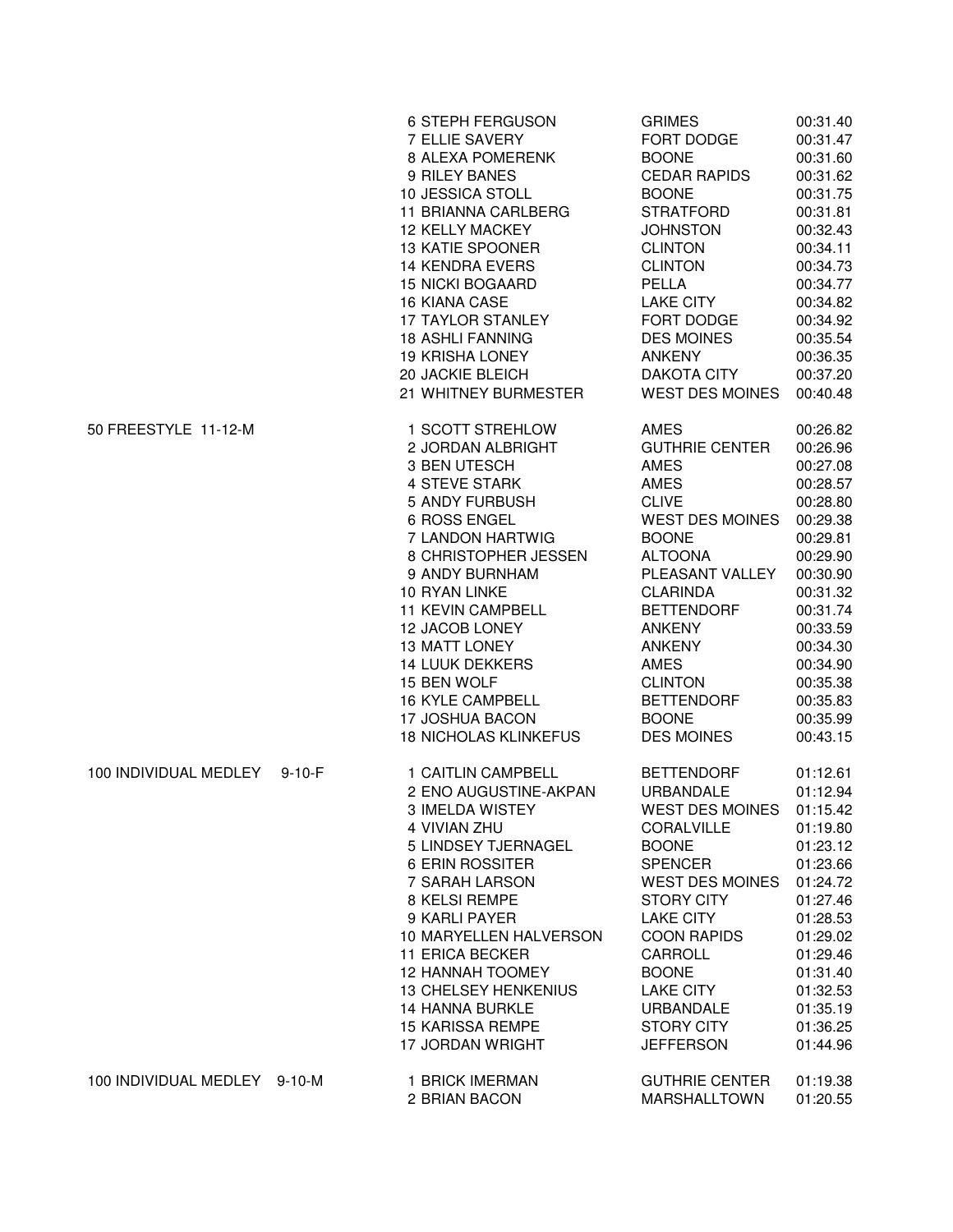|                               | <b>3 STUART MCMILLIN</b>    | WILLIAMSBURG           | 01:24.74 |
|-------------------------------|-----------------------------|------------------------|----------|
|                               | <b>4 GRANT POMERENK</b>     | <b>BOONE</b>           | 01:28.80 |
|                               | <b>5 KANE SEELEY</b>        | <b>PERRY</b>           | 01:31.54 |
|                               | <b>6 MORGAN BARNES</b>      | <b>CEDAR RAPIDS</b>    | 01:32.28 |
|                               | 7 MATTHEW BURKE             | <b>AMES</b>            | 01:39.55 |
|                               | 8 KALEB WRIGHT              | <b>PERRY</b>           | 01:40.72 |
|                               | 9 MATT BURNHAM              | PLEASANT VALLEY        | 01:42.27 |
|                               | 10 ANDREW HOWES             | <b>CLINTON</b>         | 01:43.87 |
|                               | <b>11 TYLER HEMINGWAY</b>   | <b>CLINTON</b>         | 01:51.13 |
| 100 INDIVIDUAL MEDLEY 11-12-F | 1 JESS STANTON              | <b>ANKENY</b>          | 01:11.81 |
|                               | 2 BRIANNA CARLBERG          | <b>STRATFORD</b>       | 01:21.03 |
|                               | 3 ABIGAIL BACON             | <b>MARSHALLTOWN</b>    | 01:23.76 |
|                               | 4 KELLY MACKEY              | <b>JOHNSTON</b>        | 01:25.60 |
|                               | 5 DANI YAW                  | <b>DES MOINES</b>      | 01:26.32 |
|                               | <b>6 ALEXA POMERENK</b>     | <b>BOONE</b>           | 01:28.19 |
|                               | 7 KENDRA EVERS              | <b>CLINTON</b>         | 01:28.75 |
|                               | 8 NICKI BOGAARD             | PELLA                  | 01:29.59 |
|                               | 9 TAYLOR STANLEY            | FORT DODGE             | 01:30.65 |
|                               | 10 KIANA CASE               | <b>LAKE CITY</b>       | 01:31.23 |
|                               | 11 ALYSSA ERLING            | <b>CLINTON</b>         | 01:32.79 |
|                               | <b>12 ASHLI FANNING</b>     | <b>DES MOINES</b>      | 01:35.07 |
|                               | <b>13 KATIE SPOONER</b>     | <b>CLINTON</b>         | 01:38.86 |
|                               | <b>14 WHITNEY BURMESTER</b> | <b>WEST DES MOINES</b> | 01:50.12 |
| 100 INDIVIDUAL MEDLEY 11-12-M | 1 BEN UTESCH                | <b>AMES</b>            | 01:07.76 |
|                               | 2 SCOTT STREHLOW            | <b>AMES</b>            | 01:08.67 |
|                               | <b>3 JORDAN ALBRIGHT</b>    | <b>GUTHRIE CENTER</b>  | 01:09.22 |
|                               | <b>4 ANDY FURBUSH</b>       | <b>CLIVE</b>           | 01:13.29 |
|                               | 5 LANDON HARTWIG            | <b>BOONE</b>           | 01:15.81 |
|                               | 6 ROSS ENGEL                | <b>WEST DES MOINES</b> | 01:17.44 |
|                               | 7 SETH SANDBULTE            | <b>HULL</b>            | 01:18.56 |
|                               | 8 CHRISTOPHER JESSEN        | <b>ALTOONA</b>         | 01:20.84 |
|                               | 9 KEVIN CAMPBELL            | <b>BETTENDORF</b>      | 01:21.98 |
|                               | 10 ROBERT BURKE             | <b>AMES</b>            | 01:23.07 |
|                               | <b>11 RYAN LINKE</b>        | <b>CLARINDA</b>        | 01:24.29 |
|                               | <b>12 KYLE CAMPBELL</b>     | <b>BETTENDORF</b>      | 01:29.14 |
|                               | <b>13 MATT LONEY</b>        | <b>ANKENY</b>          | 01:34.55 |
|                               | <b>14 LUUK DEKKERS</b>      | AMES                   | 01:37.67 |
|                               | 15 BEN WOLF                 | <b>CLINTON</b>         | 01:42.93 |
| 100 FREE STYLE 8 AND UNDER-F  | 1 GABRIELLE WESTERCAMP      | <b>DES MOINES</b>      | 01:15.22 |
|                               | 2 JULIA CUNNINGHAM          | WEST DES MOINES        | 01:28.05 |
|                               | 3 LILIAN ZHU                | CORALVILLE             | 01:29.86 |
|                               | <b>4 MADELINE BURNHAM</b>   | PLEASANT VALLEY        | 01:30.59 |
|                               | 5 SYDNEY SALLACH            | RED OAK                | 01:40.72 |
|                               | <b>6 ANGIE ALLEN</b>        | AMES                   | 01:44.80 |
|                               | 7 LAURA FINNESETH           | PERRY                  | 01:56.87 |
|                               | 8 HAILEY PADGETT            | <b>WEST DES MOINES</b> | 01:57.51 |
|                               | 9 ALEXANDRA WESTERCAMP      | <b>DES MOINES</b>      | 02:05.66 |
| 100 FREESTYLE 8 AND UNDER-M   | 1 MATTHEW BOYD              | <b>CLINTON</b>         | 01:12.66 |
|                               | 2 TREY IMERMAN              | <b>GUTHRIE CENTER</b>  | 01:28.05 |
|                               | <b>3 LOGAN BARNES</b>       | <b>CEDAR RAPIDS</b>    | 01:29.44 |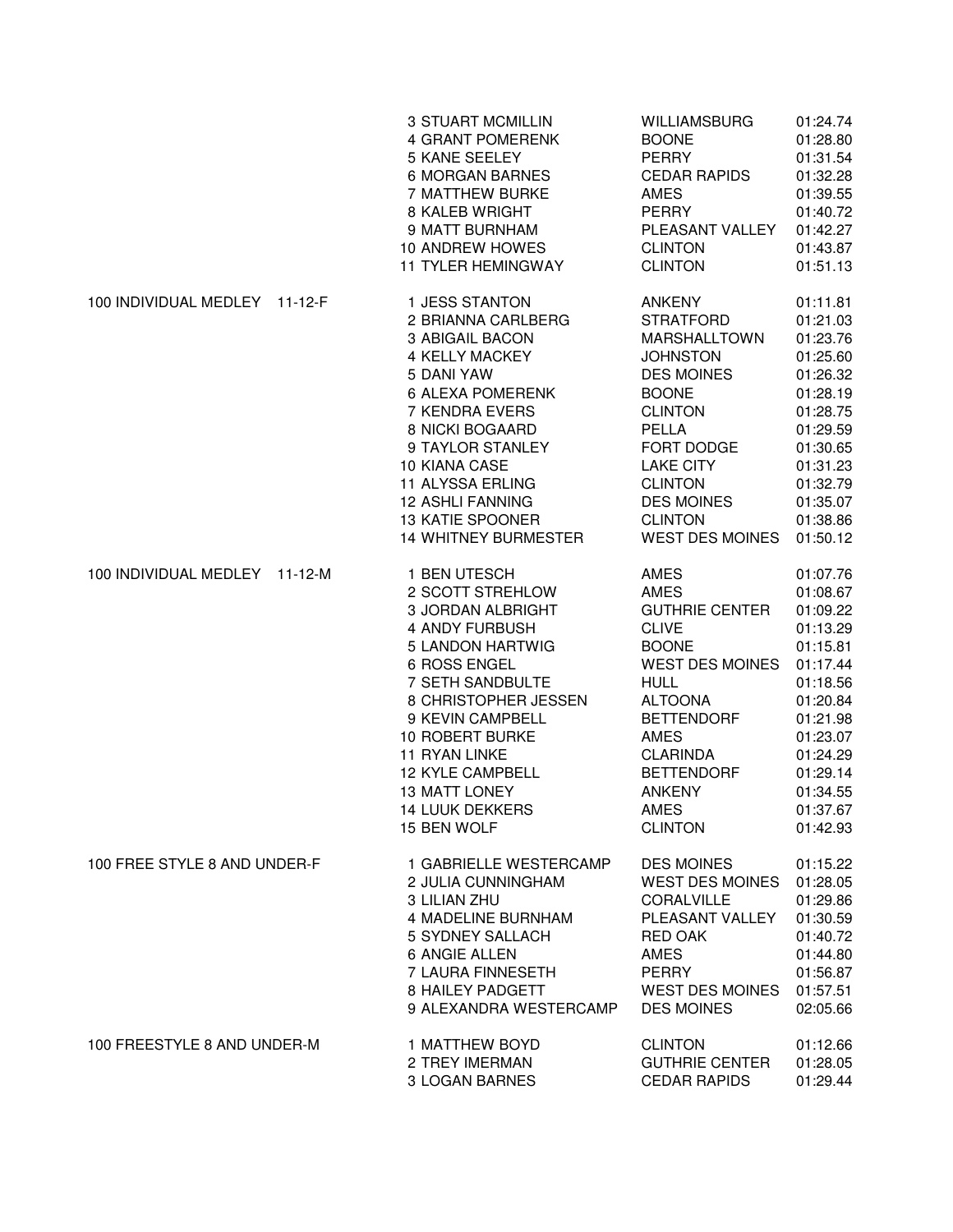| 200 FREESTYLE 9-10-F           | 1 ENO AUGUSTINE-AKPAN                                                                                                                            | <b>URBANDALE</b>                                                                                                           | 02:23.96                                                                                     |
|--------------------------------|--------------------------------------------------------------------------------------------------------------------------------------------------|----------------------------------------------------------------------------------------------------------------------------|----------------------------------------------------------------------------------------------|
|                                | 2 VIVIAN ZHU                                                                                                                                     | <b>CORALVILLE</b>                                                                                                          | 02:41.00                                                                                     |
|                                | <b>3 MARYELLEN HALVERSON</b>                                                                                                                     | <b>COON RAPIDS</b>                                                                                                         | 02:46.80                                                                                     |
|                                | 4 HANNA BURKLE                                                                                                                                   | URBANDALE                                                                                                                  | 02:57.53                                                                                     |
|                                | 5 KARISSA REMPE                                                                                                                                  | STORY CITY                                                                                                                 | 02:57.56                                                                                     |
|                                | 6 KELSI REMPE                                                                                                                                    | STORY CITY                                                                                                                 | 03:00.51                                                                                     |
|                                | 7 ERICA BECKER                                                                                                                                   | CARROLL                                                                                                                    | 03:03.35                                                                                     |
| 200 FREESTYLE 9-10-M           | 1 SIDNEY MCMILLIN                                                                                                                                | <b>WILLIAMSBURG</b>                                                                                                        | 02:29.09                                                                                     |
|                                | 2 BRICK IMERMAN                                                                                                                                  | <b>GUTHRIE CENTER</b>                                                                                                      | 02:39.57                                                                                     |
|                                | <b>3 STUART MCMILLIN</b>                                                                                                                         | <b>WILLIAMSBURG</b>                                                                                                        | 02:40.55                                                                                     |
|                                | 4 GRANT POMERENK                                                                                                                                 | <b>BOONE</b>                                                                                                               | 03:02.01                                                                                     |
|                                | <b>5 MATTHEW BURKE</b>                                                                                                                           | AMES                                                                                                                       | 03:11.20                                                                                     |
|                                | <b>6 MATT BURNHAM</b>                                                                                                                            | PLEASANT VALLEY                                                                                                            | 03:11.67                                                                                     |
|                                | 7 DAVID PELLETT                                                                                                                                  | <b>DECORAH</b>                                                                                                             | 04:21.30                                                                                     |
| 200 FREESTYLE<br>$11 - 12 - F$ | 1 KALEE HOBSON<br>2 STEPHANIE KOCH<br><b>3 JESS STANTON</b><br>4 JESSICA STOLL<br>5 ALYSSA ERLING<br>6 KATIE SPOONER                             | <b>DES MOINES</b><br><b>BOONE</b><br>ANKENY<br><b>BOONE</b><br><b>CLINTON</b><br><b>CLINTON</b>                            | 02:12.76<br>02:15.71<br>02:15.78<br>02:33.67<br>02:56.46<br>03:02.53                         |
| 200 FREESTYLE<br>$11 - 12 - M$ | 1 BEN UTESCH<br>2 ROSS ENGEL<br>3 CHRISTOPHER JESSEN<br>4 LANDON HARTWIG<br>5 ANDY BURNHAM<br>6 ROBERT BURKE<br>7 LUUK DEKKERS<br>8 JOSHUA BACON | AMES<br><b>WEST DES MOINES</b><br><b>ALTOONA</b><br><b>BOONE</b><br>PLEASANT VALLEY<br><b>AMES</b><br>AMES<br><b>BOONE</b> | 02:20.00<br>02:23.77<br>02:27.61<br>02:30.55<br>02:31.24<br>02:44.96<br>02:50.78<br>02:57.23 |
| 25 BREASTSTROKE 8 AND UNDER-F  | 1 CLAIRE LARSON                                                                                                                                  | <b>WEST DES MOINES</b>                                                                                                     | 00:22.18                                                                                     |
|                                | 2 GABRIELLE WESTERCAMP                                                                                                                           | <b>DES MOINES</b>                                                                                                          | 00:22.76                                                                                     |
|                                | <b>3 MAGGIE ESPENHOVER</b>                                                                                                                       | CARROLL                                                                                                                    | 00:23.77                                                                                     |
|                                | <b>4 KAITLIN WISTEY</b>                                                                                                                          | <b>WEST DES MOINES</b>                                                                                                     | 00:23.84                                                                                     |
|                                | 5 JULIA CUNNINGHAM                                                                                                                               | <b>WEST DES MOINES</b>                                                                                                     | 00:25.29                                                                                     |
|                                | 6 LILIAN ZHU                                                                                                                                     | CORALVILLE                                                                                                                 | 00:25.49                                                                                     |
|                                | 7 DANIELLE HANSEN                                                                                                                                | <b>BOONE</b>                                                                                                               | 00:25.81                                                                                     |
|                                | 8 SYDNEY SALLACH                                                                                                                                 | RED OAK                                                                                                                    | 00:26.99                                                                                     |
|                                | 9 MADELINE BURNHAM                                                                                                                               | PLEASANT VALLEY                                                                                                            | 00:27.76                                                                                     |
|                                | 10 HALEY SEVENING                                                                                                                                | <b>CEDAR RAPIDS</b>                                                                                                        | 00:28.75                                                                                     |
|                                | 11 ANGIE ALLEN                                                                                                                                   | <b>AMES</b>                                                                                                                | 00:29.91                                                                                     |
|                                | 12 HAILEY PADGETT                                                                                                                                | WEST DES MOINES                                                                                                            | 00:31.99                                                                                     |
|                                | 13 LARKYN ALDRICH                                                                                                                                | <b>VINTON</b>                                                                                                              | 00:36.65                                                                                     |
|                                | 14 ALEXANDRA WESTERCAMP                                                                                                                          | <b>DES MOINES</b>                                                                                                          | 00:39.10                                                                                     |
| 25 BREASTSTROKE 8 AND UNDER-M  | 1 MATTHEW BOYD                                                                                                                                   | <b>CLINTON</b>                                                                                                             | 00:22.52                                                                                     |
|                                | 2 BEN SEVERINO                                                                                                                                   | <b>JOHNSTON</b>                                                                                                            | 00:24.64                                                                                     |
|                                | 3 JOHNATHAN DIETER                                                                                                                               | CARROLL                                                                                                                    | 00:25.09                                                                                     |
|                                | 4 LOGAN BARNES                                                                                                                                   | <b>CEDAR RAPIDS</b>                                                                                                        | 00:25.93                                                                                     |
|                                | <b>5 TREY IMERMAN</b>                                                                                                                            | <b>GUTHRIE CENTER</b>                                                                                                      | 00:26.36                                                                                     |
|                                | 6 KYLER CASE                                                                                                                                     | <b>LAKE CITY</b>                                                                                                           | 00:27.02                                                                                     |
|                                | 7 BRYCE PATERSON                                                                                                                                 | <b>GUTHRIE CENTER</b>                                                                                                      | 00:27.65                                                                                     |
|                                | 8 TOMMY MILLER                                                                                                                                   | <b>NEWTON</b>                                                                                                              | 00:38.31                                                                                     |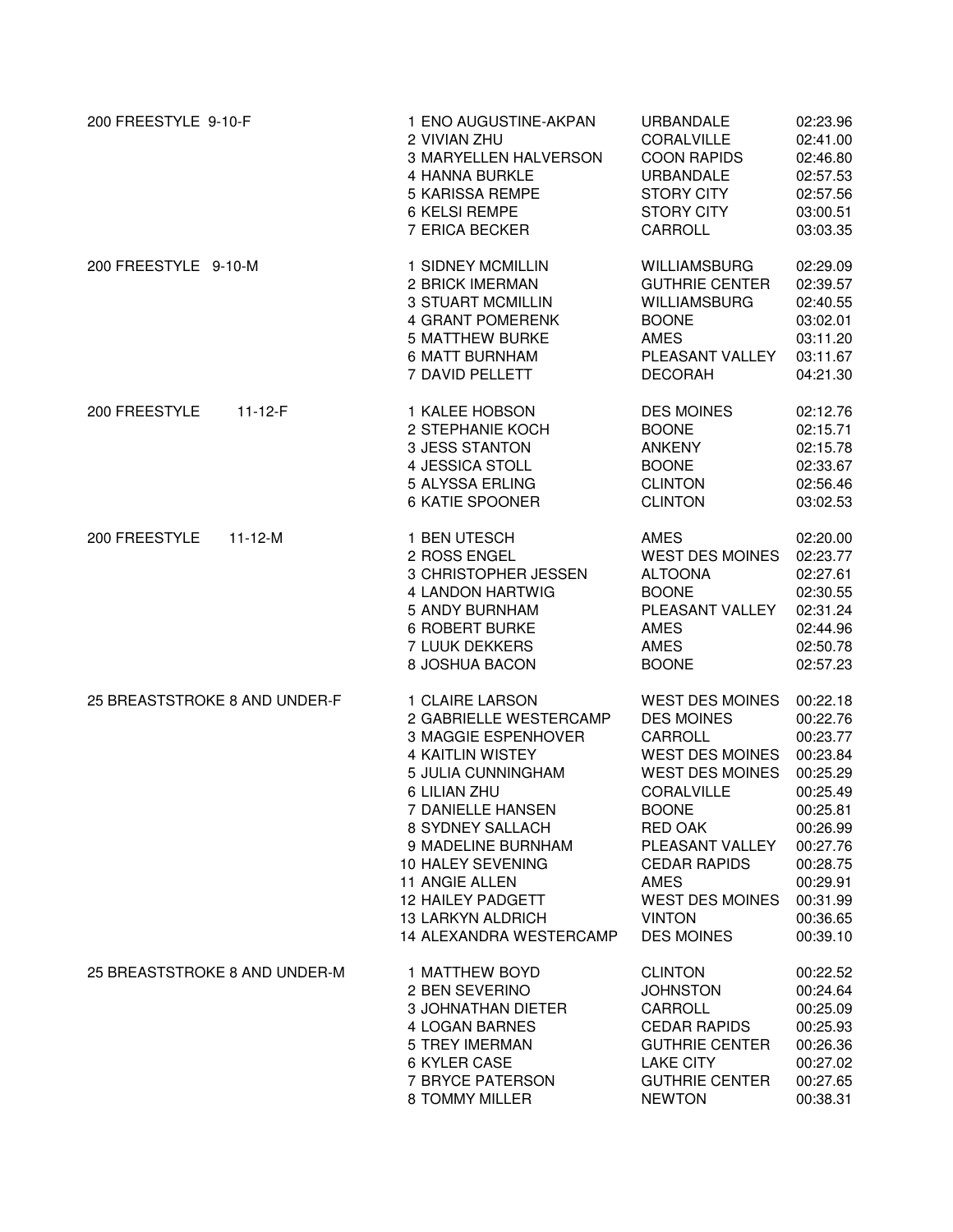| 50 BREASTSTROKE 9-10-F |               | 1 CAITLIN CAMPBELL<br>2 IMELDA WISTEY<br>3 LINDSEY TJERNAGEL<br><b>4 KELSI REMPE</b><br>5 VIVIAN ZHU<br><b>6 RACHEL CATALDO</b><br>7 KARLI PAYER<br>8 SARAH LARSON<br>9 ERIN ROSSITER<br>10 CHELSEY HENKENIUS<br>11 HANNAH TOOMEY<br><b>12 HANNA BURKLE</b><br><b>13 KARISSA REMPE</b><br>14 EMILEE DAVIDSON                                                                                         | <b>BETTENDORF</b><br><b>WEST DES MOINES</b><br><b>BOONE</b><br><b>STORY CITY</b><br>CORALVILLE<br><b>CLIVE</b><br><b>LAKE CITY</b><br><b>WEST DES MOINES</b><br><b>SPENCER</b><br><b>LAKE CITY</b><br><b>BOONE</b><br><b>URBANDALE</b><br><b>STORY CITY</b><br><b>BOONE</b>                                        | 00:37.29<br>00:39.80<br>00:41.52<br>00:43.32<br>00:43.54<br>00:43.79<br>00:45.34<br>00:46.00<br>00:46.06<br>00:46.33<br>00:47.76<br>00:50.55<br>00:51.40<br>00:55.82                                     |
|------------------------|---------------|------------------------------------------------------------------------------------------------------------------------------------------------------------------------------------------------------------------------------------------------------------------------------------------------------------------------------------------------------------------------------------------------------|--------------------------------------------------------------------------------------------------------------------------------------------------------------------------------------------------------------------------------------------------------------------------------------------------------------------|----------------------------------------------------------------------------------------------------------------------------------------------------------------------------------------------------------|
| 50 BREASTSTROKE 9-10-M |               | 1 KANE SEELEY<br>2 SIDNEY MCMILLIN<br>3 BRIAN BACON<br>4 GRANT POMERENK<br><b>5 ANDREW HOWES</b><br><b>6 MATTHEW BURKE</b><br>7 MORGAN BARNES<br>8 BILAL AJRAM<br>9 TYLER HEMINGWAY<br>10 DAVID PELLETT                                                                                                                                                                                              | <b>PERRY</b><br><b>WILLIAMSBURG</b><br><b>MARSHALLTOWN</b><br><b>BOONE</b><br><b>CLINTON</b><br><b>AMES</b><br><b>CEDAR RAPIDS</b><br><b>CEDAR RAPIDS</b><br><b>CLINTON</b><br><b>DECORAH</b>                                                                                                                      | 00:40.47<br>00:41.34<br>00:44.50<br>00:46.39<br>00:51.60<br>00:52.24<br>00:53.64<br>00:58.14<br>00:59.22<br>01:03.40                                                                                     |
| 50 BREASTSTROKE        | $11 - 12 - F$ | 1 JESSICA STOLL<br>2 STEPHANIE KOCH<br>3 BRIANNA CARLBERG<br>4 ABIGAIL BACON<br>5 DANI YAW<br><b>6 ALEXA POMERENK</b><br>7 ELLIE SAVERY<br><b>8 KENDRA EVERS</b><br>9 ALYSSA ERLING<br><b>10 TAYLOR STANLEY</b><br><b>11 KELLY MACKEY</b><br><b>12 NICKI BOGAARD</b><br>13 ASHLI FANNING<br><b>14 KRISHA LONEY</b><br><b>15 KIANA CASE</b><br><b>16 JACKIE BLEICH</b><br><b>17 WHITNEY BURMESTER</b> | <b>BOONE</b><br><b>BOONE</b><br><b>STRATFORD</b><br><b>MARSHALLTOWN</b><br><b>DES MOINES</b><br><b>BOONE</b><br>FORT DODGE<br><b>CLINTON</b><br><b>CLINTON</b><br>FORT DODGE<br><b>JOHNSTON</b><br><b>PELLA</b><br><b>DES MOINES</b><br><b>ANKENY</b><br><b>LAKE CITY</b><br>DAKOTA CITY<br><b>WEST DES MOINES</b> | 00:39.13<br>00:39.82<br>00:40.66<br>00:40.89<br>00:41.08<br>00:41.87<br>00:43.13<br>00:44.34<br>00:44.59<br>00:45.25<br>00:45.42<br>00:48.63<br>00:49.52<br>00:50.11<br>00:50.16<br>00:51.92<br>00:56.86 |
| 50 BREASTSTROKE        | $11 - 12 - M$ | 1 SCOTT STREHLOW<br>2 KEVIN CAMPBELL<br><b>3 STEVE STARK</b><br>4 JORDAN ALBRIGHT<br>5 ANDY FURBUSH<br><b>6 ANDY BURNHAM</b><br>7 RYAN LINKE<br>8 SETH SANDBULTE<br>9 ROBERT BURKE<br>10 JOSHUA BACON                                                                                                                                                                                                | <b>AMES</b><br><b>BETTENDORF</b><br><b>AMES</b><br><b>GUTHRIE CENTER</b><br><b>CLIVE</b><br>PLEASANT VALLEY<br><b>CLARINDA</b><br><b>HULL</b><br><b>AMES</b><br><b>BOONE</b>                                                                                                                                       | 00:36.12<br>00:36.57<br>00:36.88<br>00:36.99<br>00:39.67<br>00:41.82<br>00:41.89<br>00:42.43<br>00:43.21<br>00:43.60                                                                                     |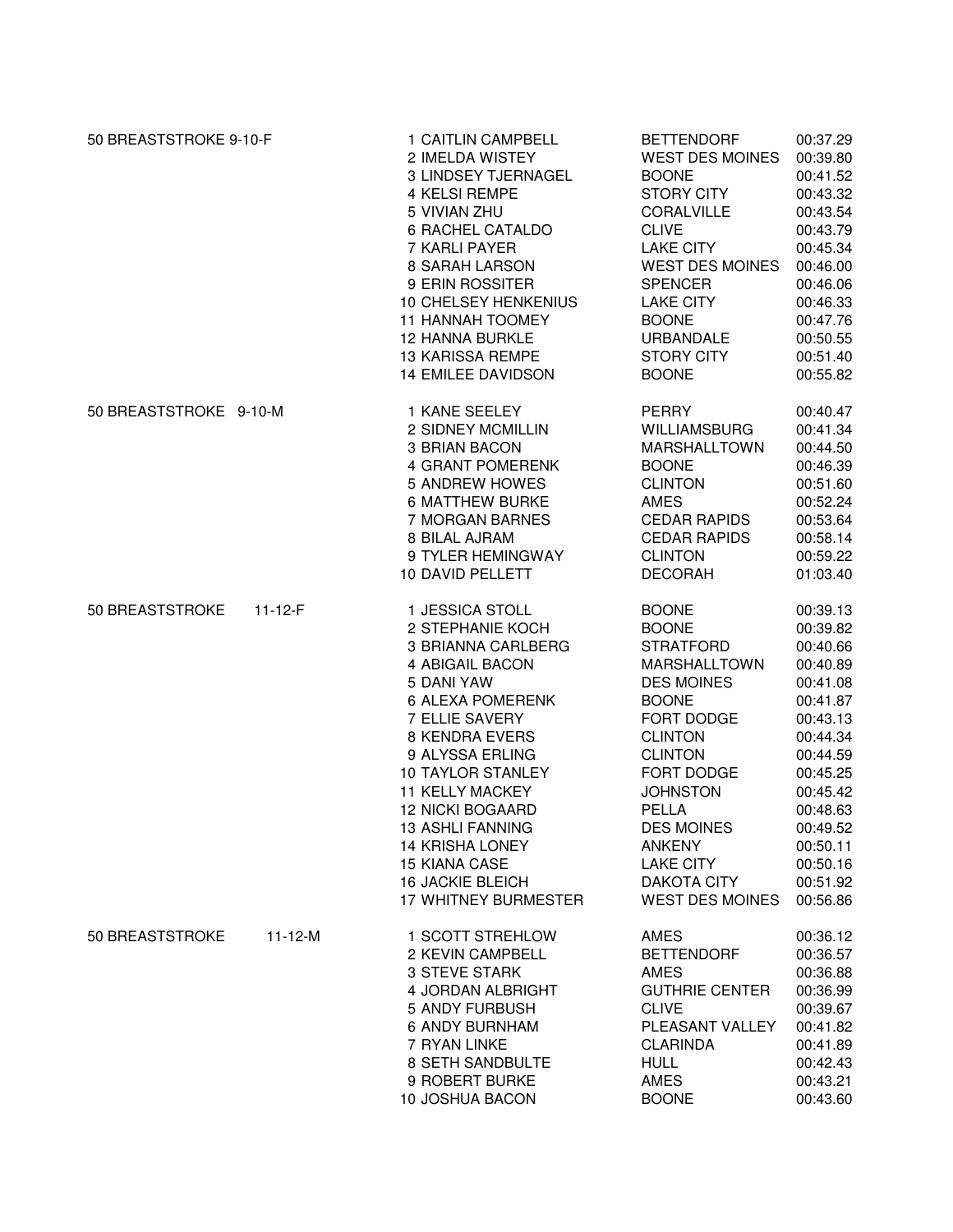|                           | 11 KYLE CAMPBELL                                                                                                                                                                                                                                                                                                                                               | <b>BETTENDORF</b>                                                                                                                                                                                                                                                                           | 00:44.19                                                                                                                                                                                     |
|---------------------------|----------------------------------------------------------------------------------------------------------------------------------------------------------------------------------------------------------------------------------------------------------------------------------------------------------------------------------------------------------------|---------------------------------------------------------------------------------------------------------------------------------------------------------------------------------------------------------------------------------------------------------------------------------------------|----------------------------------------------------------------------------------------------------------------------------------------------------------------------------------------------|
|                           | 12 JACOB LONEY                                                                                                                                                                                                                                                                                                                                                 | <b>ANKENY</b>                                                                                                                                                                                                                                                                               | 00:45.42                                                                                                                                                                                     |
|                           | 13 BEN WOLF                                                                                                                                                                                                                                                                                                                                                    | <b>CLINTON</b>                                                                                                                                                                                                                                                                              | 00:54.77                                                                                                                                                                                     |
| 50 BREASTSTROKE<br>OPEN-F | 1 KELSEY MEYER-DAVIS<br>2 DANIELLE WIGEN<br>3 JESSICA WIGEN<br>4 LEESA TJERNAGEL<br><b>5 MANDIE BARKLEY</b><br><b>6 VERONICA HARTY</b><br>7 MICHELLE BERGESON<br>8 NICOLE HOLST<br>9 KATIE STOUT<br>10 KATHERINE MILLER<br>11 MIRANDA MEYER<br>12 AMANDA FRELAND<br>13 REBECCA DIETER<br><b>14 CASSI WISSLER</b><br>15 KAYLA HALE<br><b>16 KAYLA MICKELSON</b> | <b>MARSHALLTOWN</b><br><b>SPENCER</b><br><b>SPENCER</b><br><b>BOONE</b><br>FORT DODGE<br><b>ANKENY</b><br><b>MARSHALLTOWN</b><br><b>CLARE</b><br><b>ANKENY</b><br><b>NEWTON</b><br><b>CLARINDA</b><br><b>MARSHALLTOWN</b><br>CARROLL<br><b>CLARINDA</b><br><b>CLINTON</b><br><b>CLINTON</b> | 00:35.69<br>00:35.75<br>00:36.32<br>00:35.50<br>00:37.52<br>00:37.78<br>00:38.11<br>00:38.32<br>00:38.41<br>00:38.43<br>00:39.84<br>00:40.11<br>00:40.46<br>00:40.77<br>00:46.43<br>00:46.77 |
| 50 BREASTSTROKE OPEN-M    | 1 DANNY HARTY                                                                                                                                                                                                                                                                                                                                                  | <b>ANKENY</b>                                                                                                                                                                                                                                                                               | 00:29.48                                                                                                                                                                                     |
|                           | <b>2 CURT BENKENDORF</b>                                                                                                                                                                                                                                                                                                                                       | <b>CLEAR LAKE</b>                                                                                                                                                                                                                                                                           | 00:30.92                                                                                                                                                                                     |
|                           | <b>3 NICK STANLEY</b>                                                                                                                                                                                                                                                                                                                                          | FORT DODGE                                                                                                                                                                                                                                                                                  | 00:33.26                                                                                                                                                                                     |
|                           | 4 ANDREW ALTMAN                                                                                                                                                                                                                                                                                                                                                | <b>JOHNSTON</b>                                                                                                                                                                                                                                                                             | 00:33.53                                                                                                                                                                                     |
|                           | 5 DARREN BACON                                                                                                                                                                                                                                                                                                                                                 | <b>MARSHALLTOWN</b>                                                                                                                                                                                                                                                                         | 00:35.52                                                                                                                                                                                     |
|                           | <b>6 ANDREW MILLER</b>                                                                                                                                                                                                                                                                                                                                         | <b>NEWTON</b>                                                                                                                                                                                                                                                                               | 00:38.25                                                                                                                                                                                     |
|                           | 7 BLAKE CAVANAGH                                                                                                                                                                                                                                                                                                                                               | <b>WILLIAMS</b>                                                                                                                                                                                                                                                                             | 00:41.68                                                                                                                                                                                     |
|                           | 8 DUSTIN POTTER                                                                                                                                                                                                                                                                                                                                                | <b>BEDFORD</b>                                                                                                                                                                                                                                                                              | 00:41.71                                                                                                                                                                                     |
| 100 BACKSTROKE 13-14-F    | 1 KELLY MCCULLOUGH                                                                                                                                                                                                                                                                                                                                             | <b>SPENCER</b>                                                                                                                                                                                                                                                                              | 01:06.28                                                                                                                                                                                     |
|                           | 2 CHELSEY HARTWIG                                                                                                                                                                                                                                                                                                                                              | <b>BOONE</b>                                                                                                                                                                                                                                                                                | 01:08.48                                                                                                                                                                                     |
|                           | 3 CAITLIN CARLYLE                                                                                                                                                                                                                                                                                                                                              | <b>DENISON</b>                                                                                                                                                                                                                                                                              | 01:08.99                                                                                                                                                                                     |
|                           | <b>4 JORDAN BANES</b>                                                                                                                                                                                                                                                                                                                                          | <b>CEDAR RAPIDS</b>                                                                                                                                                                                                                                                                         | 01:10.21                                                                                                                                                                                     |
|                           | 5 JESSICA SHEEHY                                                                                                                                                                                                                                                                                                                                               | <b>GUTHRIE CENTER</b>                                                                                                                                                                                                                                                                       | 01:10.81                                                                                                                                                                                     |
|                           | <b>6 KRISTIN WHEATER</b>                                                                                                                                                                                                                                                                                                                                       | <b>CLIVE</b>                                                                                                                                                                                                                                                                                | 01:13.18                                                                                                                                                                                     |
|                           | 7 ADRIENNE LATOURE                                                                                                                                                                                                                                                                                                                                             | <b>WEST DES MOINES</b>                                                                                                                                                                                                                                                                      | 01:15.08                                                                                                                                                                                     |
|                           | 8 CARRIE HALE                                                                                                                                                                                                                                                                                                                                                  | <b>CLINTON</b>                                                                                                                                                                                                                                                                              | 01:18.58                                                                                                                                                                                     |
|                           | 9 KAYLA MICKELSON                                                                                                                                                                                                                                                                                                                                              | <b>CLINTON</b>                                                                                                                                                                                                                                                                              | 01:37.13                                                                                                                                                                                     |
| 100 BACKSTROKE 13-14-M    | 1 BRYAN HILL                                                                                                                                                                                                                                                                                                                                                   | <b>WEST DES MOINES</b>                                                                                                                                                                                                                                                                      | 01:01.39                                                                                                                                                                                     |
|                           | 2 ANDREW BECKER                                                                                                                                                                                                                                                                                                                                                | CARROLL                                                                                                                                                                                                                                                                                     | 01:06.68                                                                                                                                                                                     |
|                           | 3 SEAN HOGAN                                                                                                                                                                                                                                                                                                                                                   | <b>BOONE</b>                                                                                                                                                                                                                                                                                | 01:07.25                                                                                                                                                                                     |
|                           | 4 AARON FRELAND                                                                                                                                                                                                                                                                                                                                                | <b>MARSHALLTOWN</b>                                                                                                                                                                                                                                                                         | 01:13.97                                                                                                                                                                                     |
|                           | <b>5 NATHAN POTRATZ</b>                                                                                                                                                                                                                                                                                                                                        | <b>CLINTON</b>                                                                                                                                                                                                                                                                              | 01:14.34                                                                                                                                                                                     |
|                           | <b>6 AARON EDELMAN</b>                                                                                                                                                                                                                                                                                                                                         | <b>BOONE</b>                                                                                                                                                                                                                                                                                | 01:17.13                                                                                                                                                                                     |
|                           | 7 SETH SANDBULTE                                                                                                                                                                                                                                                                                                                                               | <b>HULL</b>                                                                                                                                                                                                                                                                                 | 01:19.52                                                                                                                                                                                     |
|                           | 8 JACOB MILLER                                                                                                                                                                                                                                                                                                                                                 | PERRY                                                                                                                                                                                                                                                                                       | 01:19.70                                                                                                                                                                                     |
|                           | 9 SCOTT HERREN                                                                                                                                                                                                                                                                                                                                                 | <b>WEST DES MOINES</b>                                                                                                                                                                                                                                                                      | 01:22.20                                                                                                                                                                                     |
| 100 BACKSTROKE 15-18-F    | 1 JESSICA CARY                                                                                                                                                                                                                                                                                                                                                 | <b>WEST DES MOINES</b>                                                                                                                                                                                                                                                                      | 01:07.87                                                                                                                                                                                     |
|                           | 2 JESSICA NEMCHEK                                                                                                                                                                                                                                                                                                                                              | FORT DODGE                                                                                                                                                                                                                                                                                  | 01:10.20                                                                                                                                                                                     |
|                           | 3 JESSICA VAUX                                                                                                                                                                                                                                                                                                                                                 | <b>COON RAPIDS</b>                                                                                                                                                                                                                                                                          | 01:10.49                                                                                                                                                                                     |
|                           | 4 PAIGE JOHNSON                                                                                                                                                                                                                                                                                                                                                | <b>GUTHRIE CENTER</b>                                                                                                                                                                                                                                                                       | 01:13.19                                                                                                                                                                                     |
|                           | 5 KIRSTEN TOWNE                                                                                                                                                                                                                                                                                                                                                | <b>GOWRIE</b>                                                                                                                                                                                                                                                                               | 01:14.52                                                                                                                                                                                     |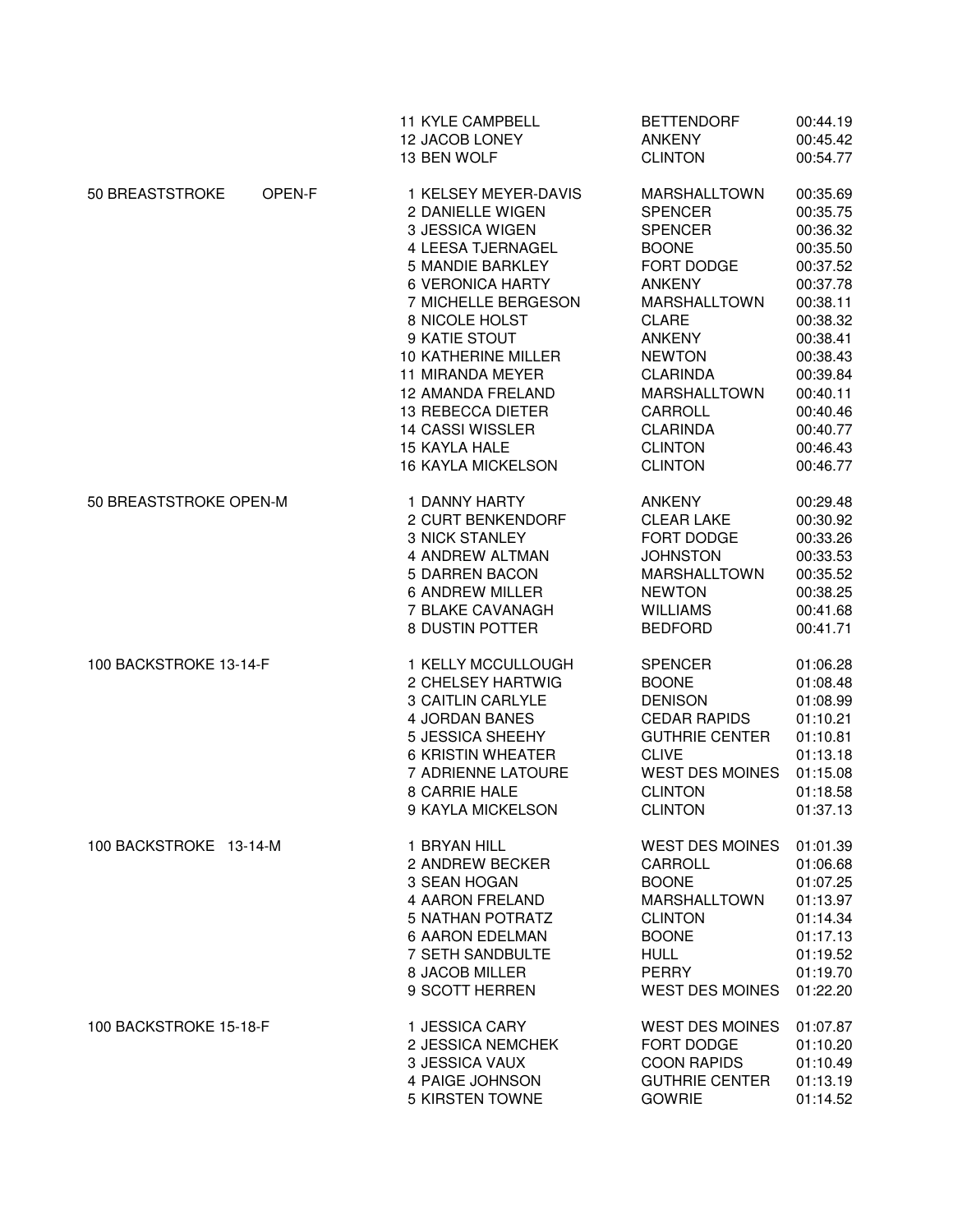|                        | 6 SHAWNA CASTILLO        | <b>CLARINDA</b>        | 01:20.37 |
|------------------------|--------------------------|------------------------|----------|
|                        | 7 ANNA PETERSEN          | PRAIRIE CITY           | 01:22.99 |
|                        | 8 WHITNEY WIKERT         | <b>COLFAX</b>          | 01:31.68 |
| 100 BACKSTROKE 15-18-M | 1 CHARLIE HANE           | <b>JEFFERSON</b>       | 01:02.86 |
|                        | 2 RICKY PHILLIPS         | <b>HUMBOLDT</b>        | 01:07.58 |
|                        | 3 ZACH STANLEY           | FORT DODGE             | 01:10.00 |
|                        | 4 ALEX STANLEY           | FORT DODGE             | 01:17.26 |
| 100 FREESTYLE 13-14-F  | 1 CAITLIN CARLYLE        | <b>DENISON</b>         | 00:58.12 |
|                        | 2 ANJA DEKKERS           | AMES                   | 00:58.33 |
|                        | 3 CHELSEY HARTWIG        | <b>BOONE</b>           | 00:59.91 |
|                        | 4 JORDAN BANES           | <b>CEDAR RAPIDS</b>    | 01:00.00 |
|                        | 5 JESSICA SHEEHY         | <b>GUTHRIE CENTER</b>  | 01:01.79 |
|                        | 6 MEAGHAN NELSON         | <b>CEDAR RAPIDS</b>    | 01:02.90 |
|                        | 7 ADRIENNE LATOURE       | <b>WEST DES MOINES</b> | 01:06.79 |
|                        | 8 CARRIE HALE            | <b>CLINTON</b>         | 01:06.87 |
|                        | 9 LEESA TJERNAGEL        | <b>BOONE</b>           | 01:06.97 |
|                        | 10 REBECCA DIETER        | CARROLL                | 01:07.15 |
|                        | <b>11 VERONICA HARTY</b> | <b>ANKENY</b>          | 01:08.84 |
|                        | <b>12 KATIE STOUT</b>    | <b>ANKENY</b>          | 01:10.97 |
|                        | 13 KAYLA HALE            | <b>CLINTON</b>         | 01:12.29 |
|                        | 14 KAYLA MICKELSON       | <b>CLINTON</b>         | 01:24.37 |
| 100 FREESTYLE 13-14-M  | <b>1 NATHAN BARNES</b>   | <b>CEDAR RAPIDS</b>    | 00:56.27 |
|                        | 2 BRYAN HILL             | <b>WEST DES MOINES</b> | 00:56.95 |
|                        | 3 SEAN HOGAN             | <b>BOONE</b>           | 00:58.54 |
|                        | 4 BEN UNGS               | <b>MARION</b>          | 00:58.95 |
|                        | <b>5 NATHAN POTRATZ</b>  | <b>CLINTON</b>         | 01:00.30 |
|                        | <b>6 ANDREW BECKER</b>   | CARROLL                | 01:00.36 |
|                        | 7 AARON FRELAND          | <b>MARSHALLTOWN</b>    | 01:05.24 |
|                        | 8 MATTHEW O'CONNELL      | <b>WEBSTER CITY</b>    | 01:05.63 |
|                        | 9 ANDREW MILLER          | <b>NEWTON</b>          | 01:08.48 |
|                        | <b>10 BLAKE CAVANAGH</b> | <b>WILLIAMS</b>        | 01:08.53 |
|                        | <b>11 DUSTIN POTTER</b>  | <b>BEDFORD</b>         | 01:19.78 |
|                        | <b>12 SCOTT HERREN</b>   | <b>WEST DES MOINES</b> | 01:20.03 |
| 100 FREESTYLE 15-18-F  | 1 MINDY SORENSEN         | <b>SAC CITY</b>        | 00:59.63 |
|                        | 2 DANIELLE WIGEN         | <b>SPENCER</b>         | 01:03.42 |
|                        | 3 JESSICA VAUX           | <b>COON RAPIDS</b>     | 01:05.72 |
|                        | 4 AMANDA FRELAND         | MARSHALLTOWN           | 01:05.89 |
|                        | 5 PAIGE JOHNSON          | <b>GUTHRIE CENTER</b>  | 01:06.96 |
|                        | <b>6 KIRSTEN TOWNE</b>   | <b>GOWRIE</b>          | 01:07.02 |
|                        | 7 STEPHANIE KUNCH        | <b>NEWTON</b>          | 01:09.14 |
|                        | 8 ANNA PETERSEN          | PRAIRIE CITY           | 01:09.27 |
|                        | 9 NICOLE HOLST           | <b>CLARE</b>           | 01:09.56 |
|                        | 10 MANDIE BARKLEY        | FORT DODGE             | 01:09.71 |
|                        | <b>11 WHITNEY WIKERT</b> | <b>COLFAX</b>          | 01:19.57 |
| 100 FREESTLYE 15-18-M  | 1 CAM WEBB               | CARROLL                | 00:52.41 |
|                        | 2 CHARLIE HANE           | <b>JEFFERSON</b>       | 00:54.56 |
|                        | 3 CURT BENKENDORF        | <b>CLEAR LAKE</b>      | 00:54.66 |
|                        | <b>4 MATTHEW HRVOL</b>   | <b>CEDAR RAPIDS</b>    | 55:70.00 |
|                        | <b>5 NICK STANLEY</b>    | FORT DODGE             | 56:96.00 |
|                        | <b>6 ZACH STANLEY</b>    | FORT DODGE             | 00:59.89 |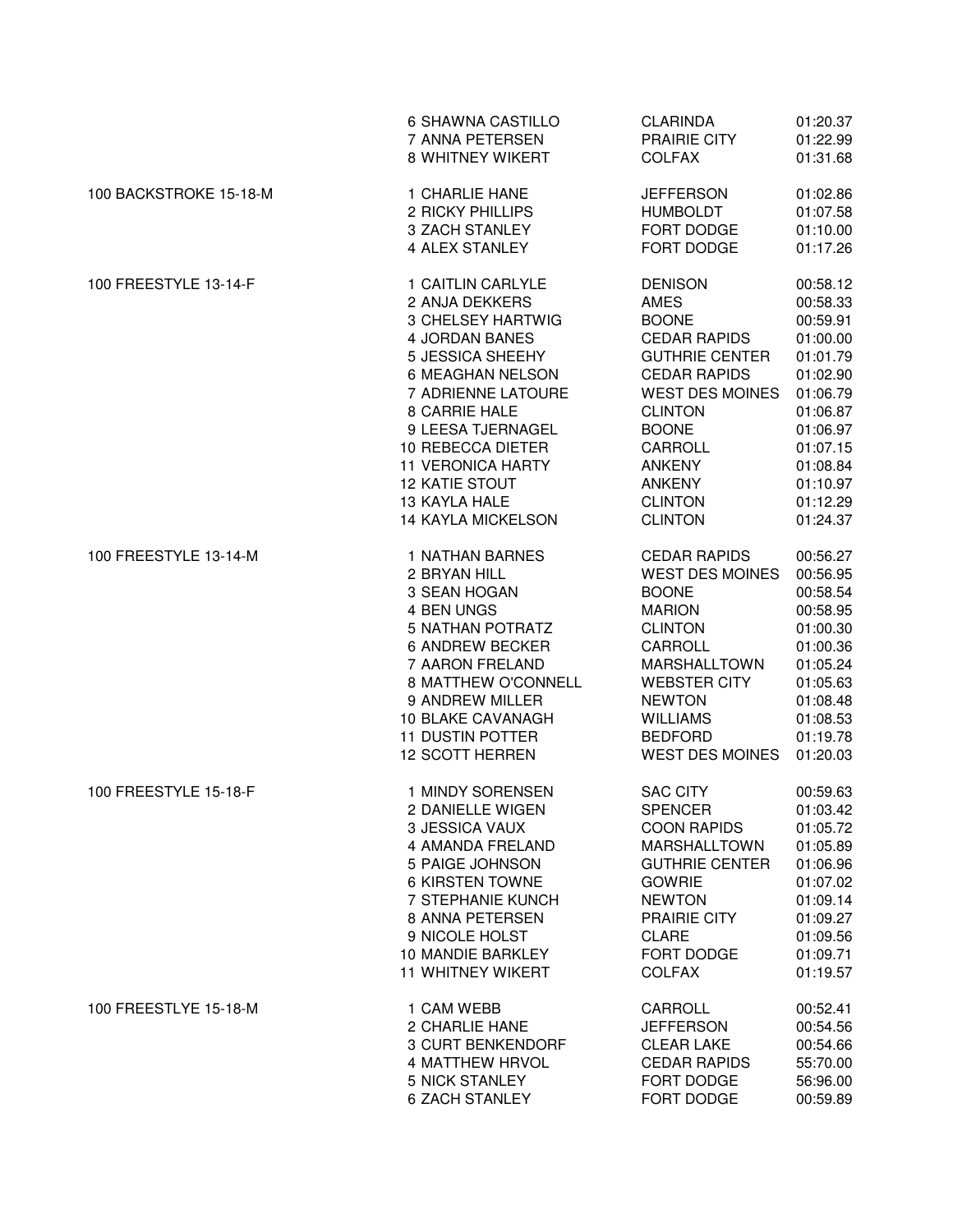|                               | 7 ALEX STANLEY                                                                                                                                                                                                                                                              | FORT DODGE                                                                                                                                                                                                                                           | 01:04.57                                                                                                                                                 |
|-------------------------------|-----------------------------------------------------------------------------------------------------------------------------------------------------------------------------------------------------------------------------------------------------------------------------|------------------------------------------------------------------------------------------------------------------------------------------------------------------------------------------------------------------------------------------------------|----------------------------------------------------------------------------------------------------------------------------------------------------------|
| 200 INDIVIDUAL MEDLEY 13-14-F | 1 KELLY MCCULLOUGH                                                                                                                                                                                                                                                          | <b>SPENCER</b>                                                                                                                                                                                                                                       | 02:25.63                                                                                                                                                 |
|                               | 2 CHELSEY HARTWIG                                                                                                                                                                                                                                                           | <b>BOONE</b>                                                                                                                                                                                                                                         | 02:30.02                                                                                                                                                 |
|                               | <b>3 ANJA DEKKERS</b>                                                                                                                                                                                                                                                       | <b>AMES</b>                                                                                                                                                                                                                                          | 02:30.23                                                                                                                                                 |
|                               | 4 CAITLIN CARLYLE                                                                                                                                                                                                                                                           | <b>DENISON</b>                                                                                                                                                                                                                                       | 02:33.57                                                                                                                                                 |
|                               | 5 MEAGHAN NELSON                                                                                                                                                                                                                                                            | <b>CEDAR RAPIDS</b>                                                                                                                                                                                                                                  | 02:36.66                                                                                                                                                 |
|                               | 6 MICHELLE BERGESON                                                                                                                                                                                                                                                         | <b>MARSHALLTOWN</b>                                                                                                                                                                                                                                  | 02:39.23                                                                                                                                                 |
|                               | 7 KATIE STOUT                                                                                                                                                                                                                                                               | <b>ANKENY</b>                                                                                                                                                                                                                                        | 02:44.29                                                                                                                                                 |
|                               | 8 LEESA TJERNAGEL                                                                                                                                                                                                                                                           | <b>BOONE</b>                                                                                                                                                                                                                                         | 02:46.02                                                                                                                                                 |
|                               | 9 VERONICA HARTY                                                                                                                                                                                                                                                            | <b>ANKENY</b>                                                                                                                                                                                                                                        | 02:56.86                                                                                                                                                 |
| 200 INDIVIDUAL MEDLEY 13-14-M | 1 BRYAN HILL                                                                                                                                                                                                                                                                | <b>WEST DES MOINES</b>                                                                                                                                                                                                                               | 02:20.18                                                                                                                                                 |
|                               | 2 NATHAN BARNES                                                                                                                                                                                                                                                             | <b>CEDAR RAPIDS</b>                                                                                                                                                                                                                                  | 02:22.56                                                                                                                                                 |
|                               | 3 SEAN HOGAN                                                                                                                                                                                                                                                                | <b>BOONE</b>                                                                                                                                                                                                                                         | 02:27.61                                                                                                                                                 |
|                               | 4 DARREN BACON                                                                                                                                                                                                                                                              | <b>MARSHALLTOWN</b>                                                                                                                                                                                                                                  | 02:44.25                                                                                                                                                 |
|                               | <b>5 NATHAN POTRATZ</b>                                                                                                                                                                                                                                                     | <b>CLINTON</b>                                                                                                                                                                                                                                       | 02:48.62                                                                                                                                                 |
|                               | 6 JACOB MILLER                                                                                                                                                                                                                                                              | <b>PERRY</b>                                                                                                                                                                                                                                         | 03:05.92                                                                                                                                                 |
| 200 INDIVIDUAL MEDLEY 15-18-F | 1 ROBIN HEKKER                                                                                                                                                                                                                                                              | <b>FAIRFIELD</b>                                                                                                                                                                                                                                     | 02:25.97                                                                                                                                                 |
|                               | 2 JESSICA CARY                                                                                                                                                                                                                                                              | <b>WEST DES MOINES</b>                                                                                                                                                                                                                               | 02:28.61                                                                                                                                                 |
|                               | 3 KIRSTEN TOWNE                                                                                                                                                                                                                                                             | <b>GOWRIE</b>                                                                                                                                                                                                                                        | 02:45.33                                                                                                                                                 |
|                               | <b>4 KATHERINE MILLER</b>                                                                                                                                                                                                                                                   | <b>NEWTON</b>                                                                                                                                                                                                                                        | 02:56.15                                                                                                                                                 |
| 200 INDIVIDUAL MEDLEY 15-18-M | <b>1 MATTHEW HRVOL</b>                                                                                                                                                                                                                                                      | <b>CEDAR RAPIDS</b>                                                                                                                                                                                                                                  | 02:17.74                                                                                                                                                 |
|                               | 2 RICKY PHILLIPS                                                                                                                                                                                                                                                            | <b>HUMBOLDT</b>                                                                                                                                                                                                                                      | 02:19.84                                                                                                                                                 |
|                               | <b>3 CHARLIE HANE</b>                                                                                                                                                                                                                                                       | <b>JEFFERSON</b>                                                                                                                                                                                                                                     | 02:22.21                                                                                                                                                 |
|                               | 4 CAM WEBB                                                                                                                                                                                                                                                                  | CARROLL                                                                                                                                                                                                                                              | 02:29.49                                                                                                                                                 |
| 50 BUTTERFLY<br>OPEN-F        | 1 MINDY SORENSEN<br>2 ROBIN HEKKER<br>3 KATIE FRYAR<br>4 JESSICA CARY<br><b>5 JESSICA NEMCHEK</b><br>6 CASSIE HALVERSON<br>7 KRISTIN WHEATER<br>8 ADRIENNE LATOURE<br>9 CASSI WISSLER<br>10 DANIELLE WIGEN<br>11 AMANDA FRELAND<br>12 REBECCA DIETER<br>13 KATHERINE MILLER | <b>SAC CITY</b><br><b>FAIRFIELD</b><br>ROCKWELL CITY<br><b>WEST DES MOINES</b><br>FORT DODGE<br><b>COON RAPIDS</b><br><b>CLIVE</b><br><b>WEST DES MOINES</b><br><b>CLARINDA</b><br><b>SPENCER</b><br><b>MARSHALLTOWN</b><br>CARROLL<br><b>NEWTON</b> | 00:30.12<br>00:30.42<br>00:31.89<br>00:32.20<br>00:32.73<br>00:32.80<br>00:33.15<br>00:33.28<br>00:33.39<br>00:33.50<br>00:35.64<br>00:36.81<br>00:38.05 |
| 50 BUTTERFLY OPEN-M           | 1 DANNY HARTY                                                                                                                                                                                                                                                               | ANKENY                                                                                                                                                                                                                                               | 00:26.20                                                                                                                                                 |
|                               | 2 RICKY PHILLIPS                                                                                                                                                                                                                                                            | <b>HUMBOLDT</b>                                                                                                                                                                                                                                      | 00:26.72                                                                                                                                                 |
|                               | 3 ANDREW BECKER                                                                                                                                                                                                                                                             | CARROLL                                                                                                                                                                                                                                              | 00:29.04                                                                                                                                                 |
|                               | 4 CURT BENKENDORF                                                                                                                                                                                                                                                           | <b>CLEAR LAKE</b>                                                                                                                                                                                                                                    | 00:29.49                                                                                                                                                 |
|                               | <b>5 NATHAN BARNES</b>                                                                                                                                                                                                                                                      | <b>CEDAR RAPIDS</b>                                                                                                                                                                                                                                  | 00:30.52                                                                                                                                                 |
|                               | 6 BEN UNGS                                                                                                                                                                                                                                                                  | <b>MARION</b>                                                                                                                                                                                                                                        | 00:31.17                                                                                                                                                 |
|                               | 7 MATTHEW O'CONNELL                                                                                                                                                                                                                                                         | <b>WEBSTER CITY</b>                                                                                                                                                                                                                                  | 00:33.59                                                                                                                                                 |
|                               | 8 BLAKE CAVANAGH                                                                                                                                                                                                                                                            | <b>WILLIAMS</b>                                                                                                                                                                                                                                      | 00:35.62                                                                                                                                                 |
|                               | 9 DARREN BACON                                                                                                                                                                                                                                                              | <b>MARSHALLTOWN</b>                                                                                                                                                                                                                                  | 00:35.79                                                                                                                                                 |
|                               | 10 ANDREW MILLER                                                                                                                                                                                                                                                            | <b>NEWTON</b>                                                                                                                                                                                                                                        | 00:37.76                                                                                                                                                 |
|                               | <b>11 DUSTIN POTTER</b>                                                                                                                                                                                                                                                     | <b>BEDFORD</b>                                                                                                                                                                                                                                       | 00:39.56                                                                                                                                                 |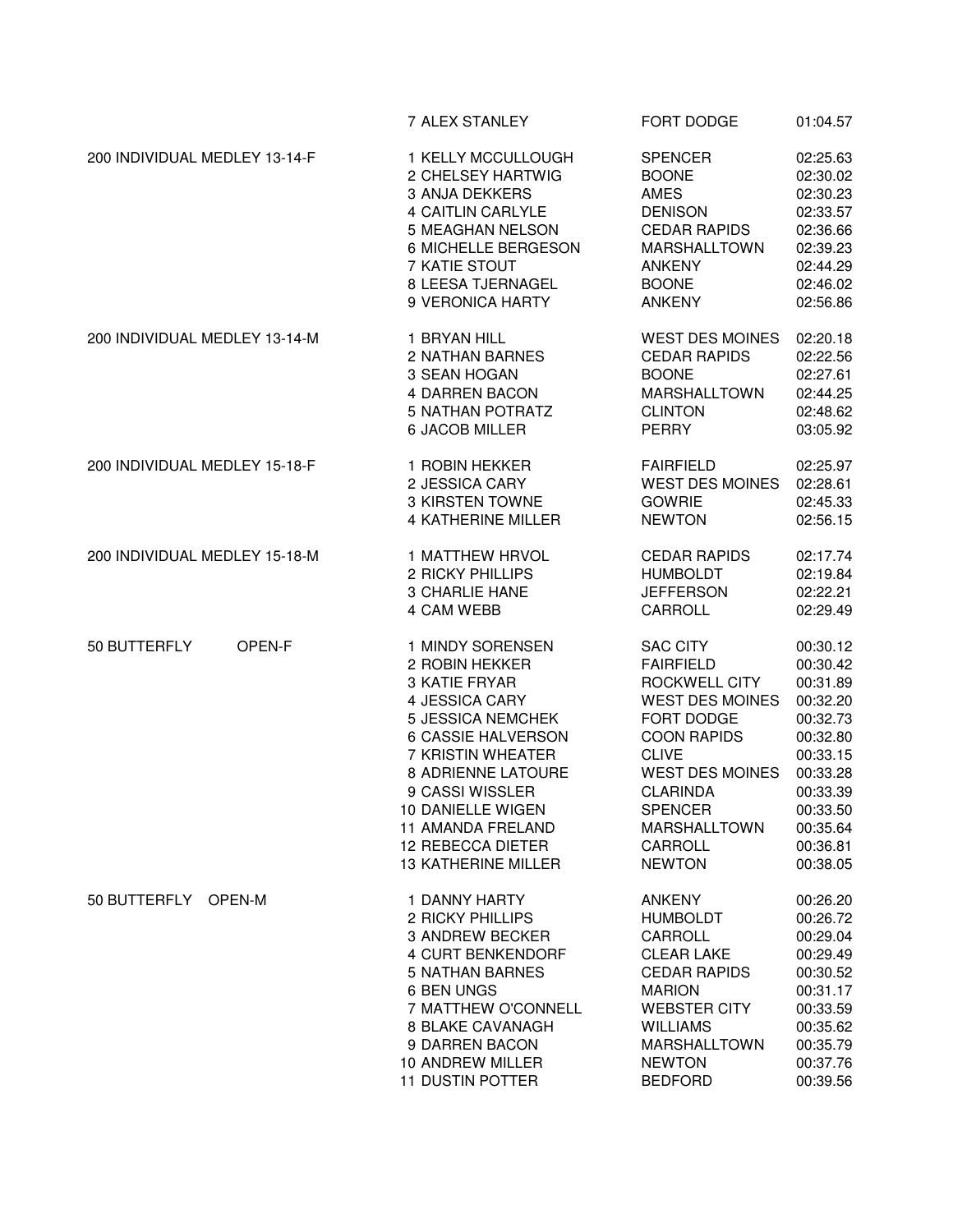| 500 FREESTYLE 13-14-F      | 1 KELLY MCCULLOUGH        | <b>SPENCER</b>         | 05:41.45 |
|----------------------------|---------------------------|------------------------|----------|
|                            | 2 ANJA DEKKERS            | <b>AMES</b>            | 05:53.07 |
|                            | 3 MEAGHAN NELSON          | <b>CEDAR RAPIDS</b>    | 05:55.61 |
|                            | 4 MICHELLE BERGESON       | <b>MARSHALLTOWN</b>    | 05:57.89 |
|                            | 5 CARRIE HALE             | <b>CLINTON</b>         | 06:38.04 |
|                            | 6 KAYLA HALE              | <b>CLINTON</b>         | 07:59.02 |
| 500 FREESTYLE 13-14-M      | 1 MATTHEW O'CONNELL       | <b>WEBSTER CITY</b>    | 07:26.97 |
| 500 FREESTYLE 15-18-F      | 1 ROBIN HEKKER            | <b>FAIRFIELD</b>       | 06:08.09 |
|                            | 2 KATIE FRYAR             | ROCKWELL CITY          | 06:59.56 |
|                            | 3 ANNA PETERSEN           | PRAIRIE CITY           | 07:03.89 |
|                            | <b>4 WHITNEY WIKERT</b>   | <b>COLFAX</b>          | 08:04.24 |
| 500 FREESTYLE 15-18-M      | 1 DANNY HARTY             | ANKENY                 | 05:04.06 |
|                            | 2 MATTHEW HRVOL           | <b>CEDAR RAPIDS</b>    | 05:20.85 |
|                            | 3 CAM WEBB                | CARROLL                | 05:46.90 |
|                            | 4 NICK STANLEY            | FORT DODGE             | 05:53.78 |
|                            | 5 ALEX STANLEY            | FORT DODGE             | 07:09.03 |
| 25 BUTTERFLY 8 AND UNDER-F | 1 GABRIELLE WESTERCAMP    | <b>DES MOINES</b>      | 00:17.01 |
|                            | 2 MAGGIE ESPENHOVER       | CARROLL                | 00:19.08 |
|                            | <b>3 MADELINE BURNHAM</b> | PLEASANT VALLEY        | 00:19.55 |
|                            | <b>4 KAITLIN WISTEY</b>   | <b>WEST DES MOINES</b> | 00:20.06 |
|                            | 5 CLAIRE LARSON           | <b>WEST DES MOINES</b> | 00:20.26 |
|                            | <b>6 BROOKE HERREN</b>    | <b>WEST DES MOINES</b> | 00:20.32 |
|                            | 7 JULIA CUNNINGHAM        | <b>WEST DES MOINES</b> | 00:20.38 |
|                            | 8 SYDNEY SALLACH          | <b>RED OAK</b>         | 00:22.14 |
|                            | 9 ANGIE ALLEN             | AMES                   | 00:23.01 |
|                            | <b>10 DANIELLE HANSEN</b> | <b>BOONE</b>           | 00:24.95 |
|                            | <b>11 LAURA FINNESETH</b> | PERRY                  | 00:25.86 |
|                            | <b>12 KATIE KENDEIGH</b>  | <b>DES MOINES</b>      | 00:28.76 |
|                            | 13 ALEXANDRA WESTERCAMP   | <b>DES MOINES</b>      | 00:33.20 |
|                            | <b>14 HAILEY PADGETT</b>  | <b>WEST DES MOINES</b> | 00:33.44 |
| 25 BUTTERFLY 8 AND UNDER-M | 1 MATTHEW BOYD            | <b>CLINTON</b>         | 00:17.17 |
|                            | 1 TREY IMERMAN            | <b>GUTHRIE CENTER</b>  | 00:18.60 |
|                            | <b>3 LOGAN BARNES</b>     | <b>CEDAR RAPIDS</b>    | 00:18.70 |
|                            | 4 BEN SEVERINO            | <b>JOHNSTON</b>        | 00:20.33 |
|                            | 5 JOHNATHAN DIETER        | CARROLL                | 00:22.46 |
|                            | 6 KYLER CASE              | <b>LAKE CITY</b>       | 00:24.46 |
|                            | 7 BRYCE PATERSON          | <b>GUTHRIE CENTER</b>  | 00:26.02 |
|                            | 8 TOMMY MILLER            | <b>NEWTON</b>          | 00:27.87 |
|                            | 9 CONNOR COPE             | MARSHALLTOWN           | 00:28.76 |
| 50 BUTTERFLY 9-10-F        | 1 ENO AUGUSTINE-AKPAN     | <b>URBANDALE</b>       | 00:29.36 |
|                            | 2 CAITLIN CAMPBELL        | <b>BETTENDORF</b>      | 00:29.65 |
|                            | <b>3 IMELDA WISTEY</b>    | <b>WEST DES MOINES</b> | 00:33.14 |
|                            | 4 MARYELLEN HALVERSON     | <b>COON RAPIDS</b>     | 00:37.28 |
|                            | 5 VIVIAN ZHU              | CORALVILLE             | 00:37.75 |
|                            | 6 ERIN ROSSITER           | <b>SPENCER</b>         | 00:39.81 |
|                            | 7 ERICA BECKER            | CARROLL                | 00:39.84 |
|                            | 8 KELSI REMPE             | <b>STORY CITY</b>      | 00:40.16 |
|                            | 9 CHELSEY HENKENIUS       | <b>LAKE CITY</b>       | 00:40.56 |
|                            | 10 LINDSEY TJERNAGEL      | <b>BOONE</b>           | 00:43.79 |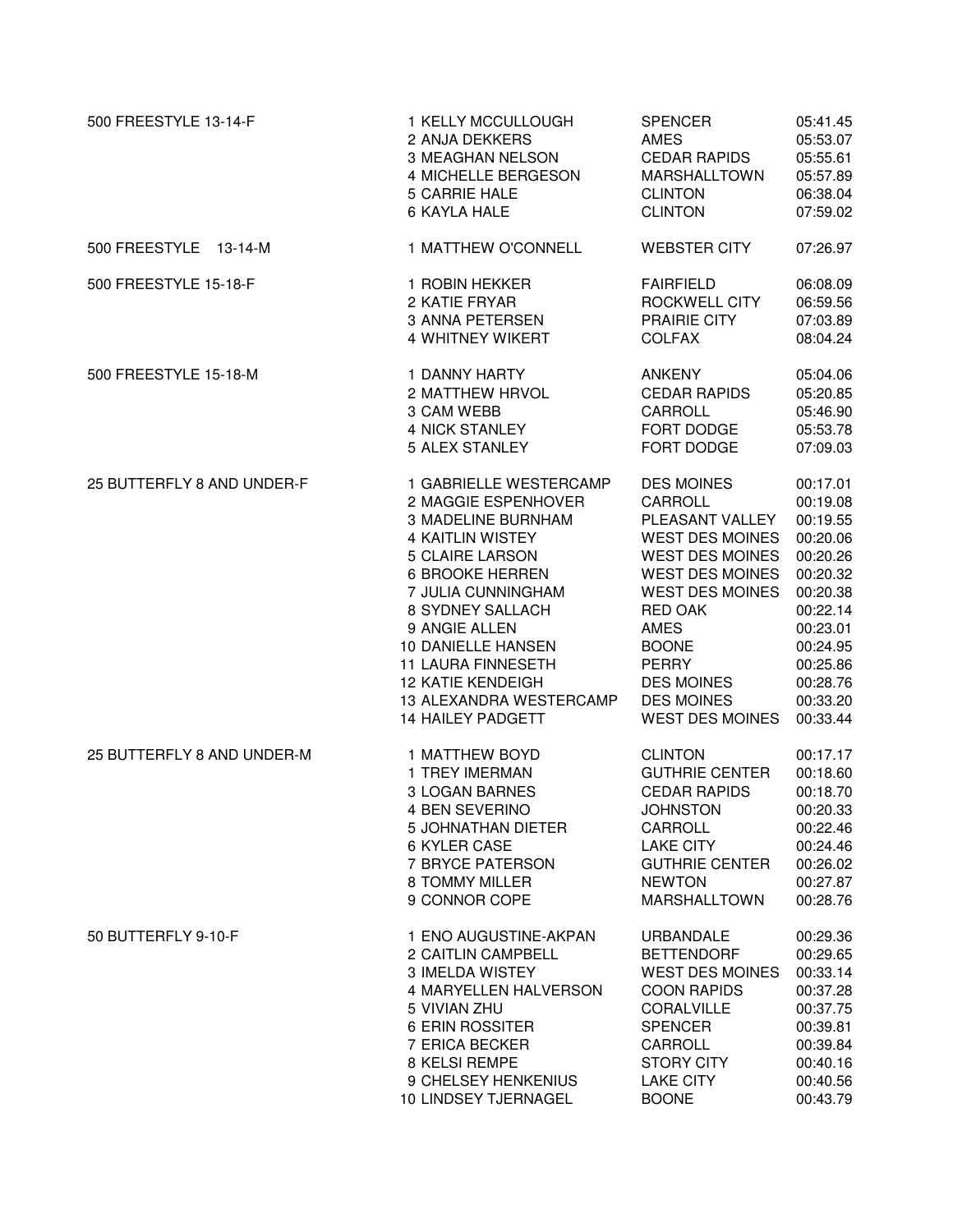|                             | <b>11 KARLI PAYER</b>                                                                                                                                                                                                                                                                                                                                                                    | <b>LAKE CITY</b>                                                                                                                                                                                                                                                               | 00:44.94                                                                                                                                                                                     |
|-----------------------------|------------------------------------------------------------------------------------------------------------------------------------------------------------------------------------------------------------------------------------------------------------------------------------------------------------------------------------------------------------------------------------------|--------------------------------------------------------------------------------------------------------------------------------------------------------------------------------------------------------------------------------------------------------------------------------|----------------------------------------------------------------------------------------------------------------------------------------------------------------------------------------------|
|                             | 12 LILIAN ZHU                                                                                                                                                                                                                                                                                                                                                                            | <b>CORALVILLE</b>                                                                                                                                                                                                                                                              | 00:50.34                                                                                                                                                                                     |
|                             | <b>13 KARISSA REMPE</b>                                                                                                                                                                                                                                                                                                                                                                  | <b>STORY CITY</b>                                                                                                                                                                                                                                                              | 00:53.13                                                                                                                                                                                     |
|                             | 14 STEVIE ERLING                                                                                                                                                                                                                                                                                                                                                                         | <b>CLINTON</b>                                                                                                                                                                                                                                                                 | 00:56.36                                                                                                                                                                                     |
| 50 BUTTERFLY 9-10-M         | 1 BRICK IMERMAN                                                                                                                                                                                                                                                                                                                                                                          | <b>GUTHRIE CENTER</b>                                                                                                                                                                                                                                                          | 00:34.82                                                                                                                                                                                     |
|                             | 2 BRIAN BACON                                                                                                                                                                                                                                                                                                                                                                            | <b>MARSHALLTOWN</b>                                                                                                                                                                                                                                                            | 00:35.85                                                                                                                                                                                     |
|                             | <b>3 STUART MCMILLIN</b>                                                                                                                                                                                                                                                                                                                                                                 | <b>WILLIAMSBURG</b>                                                                                                                                                                                                                                                            | 00:37.49                                                                                                                                                                                     |
|                             | <b>4 SIDNEY MCMILLIN</b>                                                                                                                                                                                                                                                                                                                                                                 | <b>WILLIAMSBURG</b>                                                                                                                                                                                                                                                            | 00:39.24                                                                                                                                                                                     |
|                             | 5 MORGAN BARNES                                                                                                                                                                                                                                                                                                                                                                          | <b>CEDAR RAPIDS</b>                                                                                                                                                                                                                                                            | 00:42.02                                                                                                                                                                                     |
|                             | <b>6 GRANT POMERENK</b>                                                                                                                                                                                                                                                                                                                                                                  | <b>BOONE</b>                                                                                                                                                                                                                                                                   | 00:42.14                                                                                                                                                                                     |
|                             | 7 RYAN STANLEY                                                                                                                                                                                                                                                                                                                                                                           | FORT DODGE                                                                                                                                                                                                                                                                     | 00:43.06                                                                                                                                                                                     |
|                             | <b>8 MATTHEW BURKE</b>                                                                                                                                                                                                                                                                                                                                                                   | <b>AMES</b>                                                                                                                                                                                                                                                                    | 00:45.50                                                                                                                                                                                     |
|                             | 9 MATT BURNHAM                                                                                                                                                                                                                                                                                                                                                                           | PLEASANT VALLEY                                                                                                                                                                                                                                                                | 00:48.13                                                                                                                                                                                     |
|                             | <b>10 MATT ZITTRITSCH</b>                                                                                                                                                                                                                                                                                                                                                                | <b>HUMBOLDT</b>                                                                                                                                                                                                                                                                | 00:56.75                                                                                                                                                                                     |
| 50 BUTTERFLY 11-12-F        | 1 JESS STANTON                                                                                                                                                                                                                                                                                                                                                                           | ANKENY                                                                                                                                                                                                                                                                         | 00:30.83                                                                                                                                                                                     |
|                             | 2 KALEE HOBSON                                                                                                                                                                                                                                                                                                                                                                           | <b>DES MOINES</b>                                                                                                                                                                                                                                                              | 00:31.02                                                                                                                                                                                     |
|                             | <b>3 STEPHANIE KOCH</b>                                                                                                                                                                                                                                                                                                                                                                  | <b>BOONE</b>                                                                                                                                                                                                                                                                   | 00:32.20                                                                                                                                                                                     |
|                             | <b>4 KELLY MACKEY</b>                                                                                                                                                                                                                                                                                                                                                                    | <b>JOHNSTON</b>                                                                                                                                                                                                                                                                | 00:36.94                                                                                                                                                                                     |
|                             | 5 ABIGAIL BACON                                                                                                                                                                                                                                                                                                                                                                          | <b>MARSHALLTOWN</b>                                                                                                                                                                                                                                                            | 00:37.35                                                                                                                                                                                     |
|                             | <b>6 RILEY BANES</b>                                                                                                                                                                                                                                                                                                                                                                     | <b>CEDAR RAPIDS</b>                                                                                                                                                                                                                                                            | 00:41.02                                                                                                                                                                                     |
|                             | 7 KIANA CASE                                                                                                                                                                                                                                                                                                                                                                             | <b>LAKE CITY</b>                                                                                                                                                                                                                                                               | 00:41.10                                                                                                                                                                                     |
|                             | 8 DANI YAW                                                                                                                                                                                                                                                                                                                                                                               | <b>DES MOINES</b>                                                                                                                                                                                                                                                              | 00:41.72                                                                                                                                                                                     |
|                             | 9 TAYLOR STANLEY                                                                                                                                                                                                                                                                                                                                                                         | FORT DODGE                                                                                                                                                                                                                                                                     | 00:42.98                                                                                                                                                                                     |
|                             | 10 BECKY MILLER                                                                                                                                                                                                                                                                                                                                                                          | <b>NEWTON</b>                                                                                                                                                                                                                                                                  | 00:43.08                                                                                                                                                                                     |
|                             | <b>11 JESSICA STOLL</b>                                                                                                                                                                                                                                                                                                                                                                  | <b>BOONE</b>                                                                                                                                                                                                                                                                   | 00:43.76                                                                                                                                                                                     |
|                             | 12 ALYSSA ERLING                                                                                                                                                                                                                                                                                                                                                                         | <b>CLINTON</b>                                                                                                                                                                                                                                                                 | 00:43.86                                                                                                                                                                                     |
|                             | <b>13 JACKIE BLEICH</b>                                                                                                                                                                                                                                                                                                                                                                  | <b>DAKOTA CITY</b>                                                                                                                                                                                                                                                             | 00:44.16                                                                                                                                                                                     |
|                             | 14 KATIE SPOONER                                                                                                                                                                                                                                                                                                                                                                         | <b>CLINTON</b>                                                                                                                                                                                                                                                                 | 00:44.95                                                                                                                                                                                     |
|                             | <b>15 KENDRA EVERS</b>                                                                                                                                                                                                                                                                                                                                                                   | <b>CLINTON</b>                                                                                                                                                                                                                                                                 | 00:45.86                                                                                                                                                                                     |
| 50 BUTTERFLY 11-12-M        | 1 BEN UTESCH<br>2 ANDY FURBUSH<br>3 JORDAN ALBRIGHT<br><b>4 SCOTT STREHLOW</b><br>5 SETH SANDBULTE<br><b>6 ANDY BURNHAM</b><br>7 ROSS ENGEL<br>8 LANDON HARTWIG<br>9 CHRISTOPHER JESSEN<br><b>10 RYAN LINKE</b><br><b>11 SETH VANDERHORST</b><br>12 ROBERT BURKE<br><b>13 MATT LONEY</b><br><b>14 KYLE CAMPBELL</b><br><b>15 KEVIN CAMPBELL</b><br><b>16 LUUK DEKKERS</b><br>17 BEN WOLF | AMES<br><b>CLIVE</b><br><b>GUTHRIE CENTER</b><br><b>AMES</b><br><b>HULL</b><br>PLEASANT VALLEY<br>WEST DES MOINES 00:34.62<br><b>BOONE</b><br><b>ALTOONA</b><br><b>CLARINDA</b><br>PELLA<br>AMES<br>ANKENY<br><b>BETTENDORF</b><br><b>BETTENDORF</b><br>AMES<br><b>CLINTON</b> | 00:29.57<br>00:30.61<br>00:30.96<br>00:31.41<br>00:32.63<br>00:34.53<br>00:34.73<br>00:36.55<br>00:38.46<br>00:38.47<br>00:39.28<br>00:40.97<br>00:42.42<br>00:42.91<br>00:42.94<br>00:43.34 |
| 25 BACKSTROKE 8 AND UNDER-W | 1 GABRIELLE WESTERCAMP                                                                                                                                                                                                                                                                                                                                                                   | <b>DES MOINES</b>                                                                                                                                                                                                                                                              | 00:17.95                                                                                                                                                                                     |
|                             | 2 MADELINE BURNHAM                                                                                                                                                                                                                                                                                                                                                                       | PLEASANT VALLEY                                                                                                                                                                                                                                                                | 00:21.19                                                                                                                                                                                     |
|                             | <b>3 KAITLIN WISTEY</b>                                                                                                                                                                                                                                                                                                                                                                  | <b>WEST DES MOINES</b>                                                                                                                                                                                                                                                         | 00:21.84                                                                                                                                                                                     |
|                             | 4 BROOKE HERREN                                                                                                                                                                                                                                                                                                                                                                          | <b>WEST DES MOINES</b>                                                                                                                                                                                                                                                         | 00:21.94                                                                                                                                                                                     |
|                             | 5 MAGGIE ESPENHOVER                                                                                                                                                                                                                                                                                                                                                                      | CARROLL                                                                                                                                                                                                                                                                        | 00:22.15                                                                                                                                                                                     |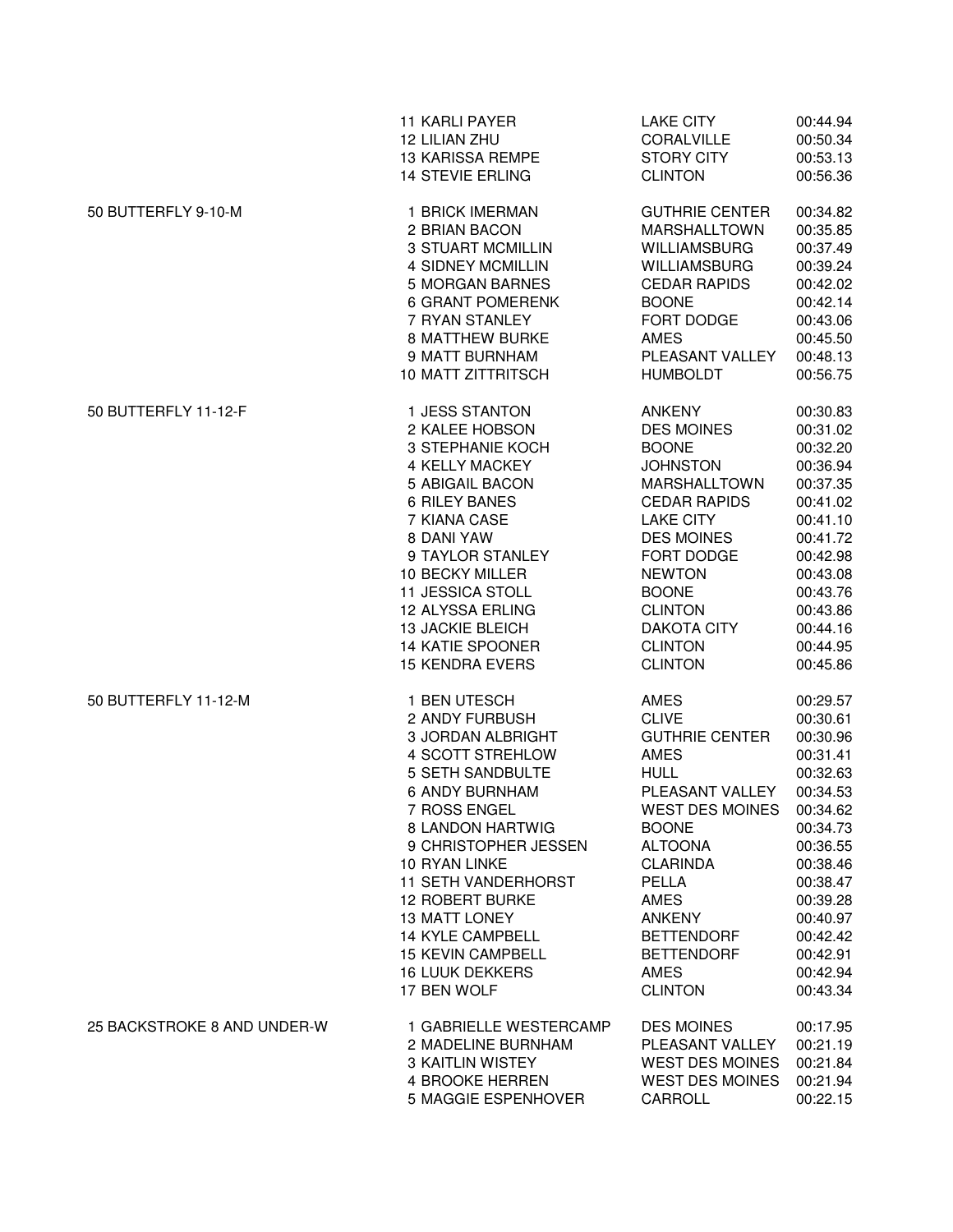|                             | 6 LILIAN ZHU               | CORALVILLE             | 00:23.15 |
|-----------------------------|----------------------------|------------------------|----------|
|                             | 7 JULIA CUNNINGHAM         | <b>WEST DES MOINES</b> | 00:23.20 |
|                             | 8 LAURA FINNESETH          | <b>PERRY</b>           | 00:24.01 |
|                             | 9 SYDNEY SALLACH           | RED OAK                | 00:24.03 |
|                             | 10 KATIE KENDEIGH          | <b>DES MOINES</b>      | 00:26.52 |
|                             | 11 HAILEY PADGETT          | <b>WEST DES MOINES</b> | 00:26.68 |
|                             | <b>12 LARKYN ALDRICH</b>   | <b>VINTON</b>          | 00:28.42 |
|                             | 13 ALEXANDRA WESTERCAMP    | <b>DES MOINES</b>      | 00:31.65 |
|                             | <b>14 SAMANTHA HEDRICK</b> | PELLA                  | 00:36.66 |
| 25 BACKSTROKE 8 AND UNDER-M | 1 MATTHEW BOYD             | <b>CLINTON</b>         | 00:18.32 |
|                             | 2 TREY IMERMAN             | <b>GUTHRIE CENTER</b>  | 00:19.22 |
|                             | 3 CONNOR COPE              | <b>MARSHALLTOWN</b>    | 00:22.04 |
|                             | 4 LOGAN BARNES             | <b>CEDAR RAPIDS</b>    | 00:22.95 |
|                             | 5 BEN SEVERINO             | <b>JOHNSTON</b>        | 00:23.82 |
|                             | <b>6 JOHNATHAN DIETER</b>  | CARROLL                | 00:24.34 |
|                             | 7 KYLER CASE               | <b>LAKE CITY</b>       | 00:26.72 |
|                             | 8 CHRISTOPHER JEUKS        | AMES                   | 00:27.57 |
|                             | 10 SAM WOLF                | <b>CLINTON</b>         | 00:27.93 |
|                             | <b>11 BRYCE PATERSON</b>   | <b>GUTHRIE CENTER</b>  | 00:27.95 |
|                             | <b>12 TOMMY MILLER</b>     | <b>NEWTON</b>          | 00:29.94 |
|                             | 13 CALEB CAMPBELL          | <b>BETTENDORF</b>      | 00:36.18 |
| 50 BACKSTROKE 9-10-W        | 1 ENO AUGUSTINE-AKPAN      | URBANDALE              | 00:33.66 |
|                             | 2 CAITLIN CAMPBELL         | <b>BETTENDORF</b>      | 00:33.79 |
|                             | 3 ERIN ROSSITER            | <b>SPENCER</b>         | 00:35.00 |
|                             | 4 IMELDA WISTEY            | <b>WEST DES MOINES</b> | 00:35.89 |
|                             | 5 VIVIAN ZHU               | <b>CORALVILLE</b>      | 00:37.43 |
|                             | <b>6 SARAH LARSON</b>      | <b>WEST DES MOINES</b> | 00:39.97 |
|                             | 7 LINDSEY TJERNAGEL        | <b>BOONE</b>           | 00:40.19 |
|                             | 8 KELSI REMPE              | <b>STORY CITY</b>      | 00:40.94 |
|                             | 9 EMILEE DAVIDSON          | <b>BOONE</b>           | 00:41.22 |
|                             | 10 ERICA BECKER            | CARROLL                | 00:42.12 |
|                             | <b>11 KARISSA REMPE</b>    | <b>STORY CITY</b>      | 00:48.50 |
|                             | <b>12 STEVIE ERLING</b>    | <b>CLINTON</b>         | 00:54.59 |
| 50 BACKSTROKE 9-10-M        | 1 BRICK IMERMAN            | <b>GUTHRIE CENTER</b>  | 00:34.93 |
|                             | 2 STUART MCMILLIN          | <b>WILLIAMSBURG</b>    | 00:37.12 |
|                             | 3 BRIAN BACON              | MARSHALLTOWN           | 00:40.78 |
|                             | 4 SIDNEY MCMILLIN          | <b>WILLIAMSBURG</b>    | 00:42.10 |
|                             | 5 GRANT POMERENK           | <b>BOONE</b>           | 00:42.50 |
|                             | <b>6 RYAN STANLEY</b>      | FORT DODGE             | 00:43.06 |
|                             | 7 MORGAN BARNES            | <b>CEDAR RAPIDS</b>    | 00:44.58 |
|                             | 8 MATT BURNHAM             | PLEASANT VALLEY        | 00:44.71 |
|                             | 9 TYLER HEMINGWAY          | <b>CLINTON</b>         | 00:45.16 |
|                             | 10 KALEB WRIGHT            | <b>PERRY</b>           | 00:46.41 |
|                             | <b>11 MATTHEW BURKE</b>    | <b>AMES</b>            | 00:46.95 |
|                             | <b>12 MICHAEL STARK</b>    | AMES                   | 00:47.64 |
|                             | <b>13 MATT ZITTRITSCH</b>  | <b>HUMBOLDT</b>        | 00:54.07 |
| 50 BACKSTROKE 11-12-F       | 1 KALEE HOBSON             | <b>DES MOINES</b>      | 00:32.14 |
|                             | 2 JESS STANTON             | <b>ANKENY</b>          | 00:33.10 |
|                             | 3 STEPHANIE KOCH           | <b>BOONE</b>           | 00:34.95 |
|                             | 4 ELLIE SAVERY             | FORT DODGE             | 00:35.00 |
|                             | 5 NICKI BOGAARD            | PELLA                  | 00:37.58 |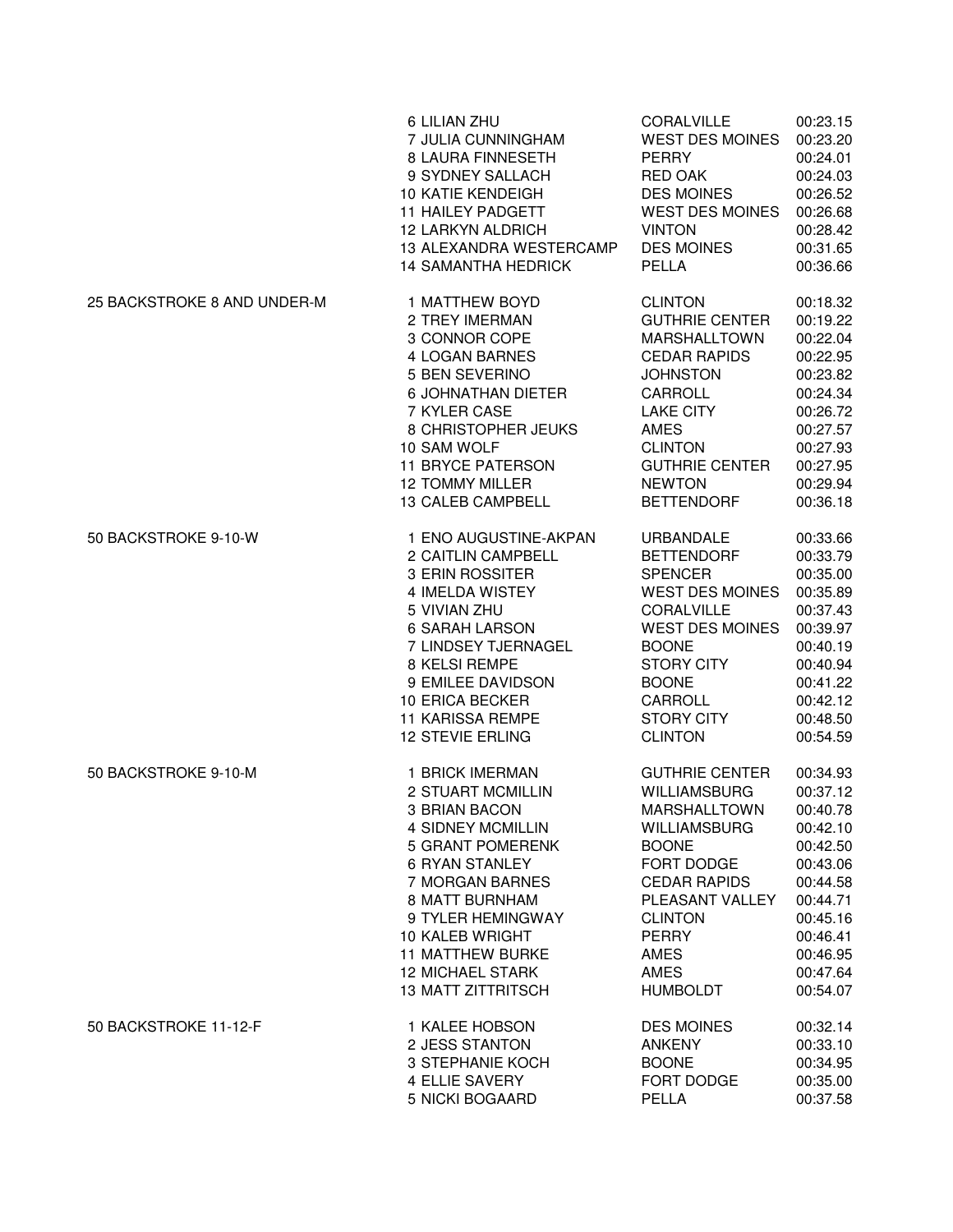|                            | <b>6 RILEY BANES</b>         | <b>CEDAR RAPIDS</b>    | 00:38.14 |
|----------------------------|------------------------------|------------------------|----------|
|                            | 7 STEPH FERGUSON             | <b>GRIMES</b>          | 00:38.40 |
|                            | 8 JESSICA STOLL              | <b>BOONE</b>           | 00:38.89 |
|                            | 9 DANI YAW                   | <b>DES MOINES</b>      | 00:39.22 |
|                            | <b>10 KELLY MACKEY</b>       | <b>JOHNSTON</b>        | 00:39.26 |
|                            | 11 KATIE SPOONER             | <b>CLINTON</b>         | 00:40.09 |
|                            | <b>12 TAYLOR STANLEY</b>     | FORT DODGE             | 00:41.21 |
|                            | <b>13 KIANA CASE</b>         | <b>LAKE CITY</b>       | 00:42.58 |
|                            | <b>14 KENDRA EVERS</b>       | <b>CLINTON</b>         | 00:42.76 |
|                            | <b>15 ALYSSA ERLING</b>      | <b>CLINTON</b>         | 00:42.79 |
|                            | <b>16 JACKIE BLEICH</b>      | <b>DAKOTA CITY</b>     | 00:42.88 |
|                            | 17 KRISHA LONEY              | <b>ANKENY</b>          | 00:44.21 |
|                            | 18 BECKY MILLER              | <b>NEWTON</b>          | 00:47.80 |
| 50 BACKSTROKE 11-12-M      | 1 JORDAN ALBRIGHT            | <b>GUTHRIE CENTER</b>  | 00:30.64 |
|                            | 2 BEN UTESCH                 | AMES                   | 00:32.70 |
|                            | 3 SCOTT STREHLOW             | AMES                   | 00:33.72 |
|                            | 4 ANDY FURBUSH               | <b>CLIVE</b>           | 00:34.61 |
|                            | <b>5 SETH SANDBULTE</b>      | <b>HULL</b>            | 00:35.04 |
|                            | 6 LANDON HARTWIG             | <b>BOONE</b>           | 00:36.05 |
|                            | 7 ROSS ENGEL                 | <b>WEST DES MOINES</b> | 00:36.16 |
|                            | 8 ANDY BURNHAM               | PLEASANT VALLEY        | 00:37.31 |
|                            | 9 CHRISTOPHER JESSEN         | <b>ALTOONA</b>         | 00:37.37 |
|                            | <b>10 SETH VANDERHORST</b>   | PELLA                  | 00:39.19 |
|                            | 11 RYAN LINKE                | <b>CLARINDA</b>        | 00:40.23 |
|                            | <b>12 KEVIN CAMPBELL</b>     | <b>BETTENDORF</b>      | 00:40.58 |
|                            | 13 KYLE CAMPBELL             | <b>BETTENDORF</b>      | 00:41.60 |
|                            | <b>14 ROBERT BURKE</b>       | <b>AMES</b>            | 00:41.80 |
|                            | <b>15 LUUK DEKKERS</b>       | AMES                   | 00:45.21 |
|                            | 16 BEN WOLF                  | <b>CLINTON</b>         | 00:46.03 |
|                            | <b>17 NICHOLAS KLINKEFUS</b> | <b>DES MOINES</b>      | 00:47.85 |
|                            | <b>18 JOSHUA BACON</b>       | <b>BOONE</b>           | 00:48.28 |
| 50 FREESTYLE 8 AND UNDER-W | 1 GABRIELLE WESTERCAMP       | <b>DES MOINES</b>      | 00:33.70 |
|                            | 2 MAGGIE ESPENHOVER          | CARROLL                | 00:38.26 |
|                            | 3 LILIAN ZHU                 | <b>CORALVILLE</b>      | 00:39.00 |
|                            | <b>4 CLAIRE LARSON</b>       | <b>WEST DES MOINES</b> | 00:40.50 |
|                            | 5 MADELINE BURNHAM           | PLEASANT VALLEY        | 00:40.72 |
|                            | 6 JULIA CUNNINGHAM           | WEST DES MOINES        | 00:40.78 |
|                            | 7 SYDNEY SALLACH             | RED OAK                | 00:42.71 |
|                            | 8 KAITLIN WISTEY             | <b>WEST DES MOINES</b> | 00:43.61 |
|                            | 9 DANIELLE HANSEN            | <b>BOONE</b>           | 00:45.04 |
|                            | 10 LAURA FINNESETH           | <b>PERRY</b>           | 00:47.76 |
|                            | <b>11 HAILEY PADGETT</b>     | <b>WEST DES MOINES</b> | 00:51.13 |
|                            | <b>12 KATIE KENDEIGH</b>     | <b>DES MOINES</b>      | 00:54.74 |
|                            | 13 ALEXANDRA WESTERCAMP      | <b>DES MOINES</b>      | 01:05.77 |
| 50 FREESTYLE 8 AND UNDER-M | <b>1 MATTHEW BOYD</b>        | <b>CLINTON</b>         | 00:33.77 |
|                            | 2 LOGAN BARNES               | <b>CEDAR RAPIDS</b>    | 00:37.03 |
|                            | <b>3 TREY IMERMAN</b>        | <b>GUTHRIE CENTER</b>  | 00:38.66 |
|                            | 4 BEN SEVERINO               | <b>JOHNSTON</b>        | 00:39.12 |
|                            | 5 JOHNATHAN DIETER           | CARROLL                | 00:41.09 |
|                            | 6 KYLER CASE                 | <b>LAKE CITY</b>       | 00:47.47 |
|                            | 7 CONNOR COPE                | <b>MARSHALLTOWN</b>    | 00:49.55 |
|                            | 8 CHRISTOPHER JEUKS          | <b>AMES</b>            | 00:51.96 |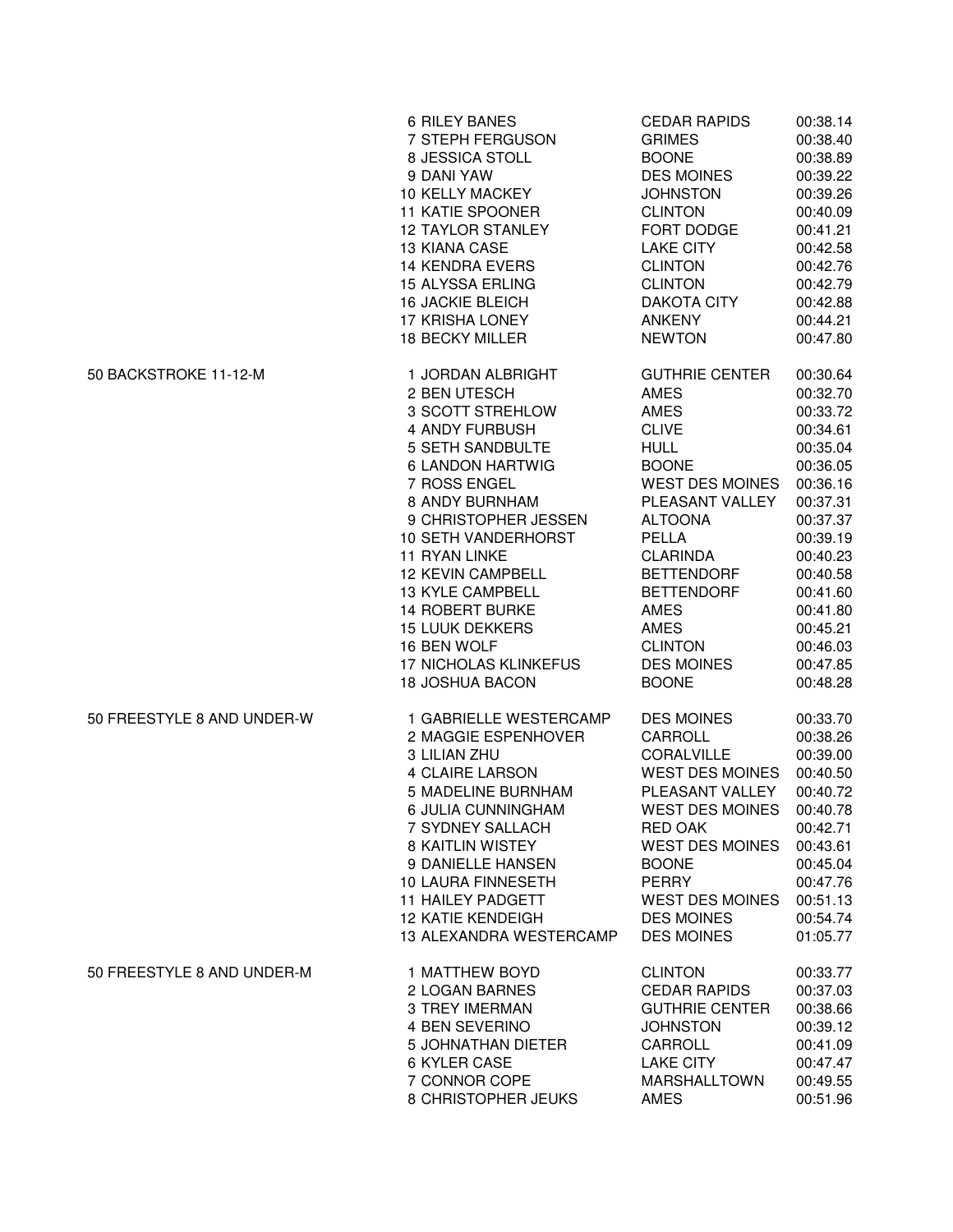|                       | 9 TOMMY MILLER            | <b>NEWTON</b>          | 00:57.45 |
|-----------------------|---------------------------|------------------------|----------|
|                       | 10 SAM WOLF               | <b>CLINTON</b>         | 01:01.79 |
|                       | <b>11 MICHAEL BURKE</b>   | <b>AMES</b>            | 01:07.79 |
|                       | 12 CALEB CAMPBELL         | <b>BETTENDORF</b>      | 01:15.97 |
| 100 FREESTYLE 9-10-W  | 1 ENO AUGUSTINE-AKPAN     | URBANDALE              | 01:03.63 |
|                       | 2 CAITLIN CAMPBELL        | <b>BETTENDORF</b>      | 01:07.02 |
|                       | 3 VIVIAN ZHU              | CORALVILLE             | 01:08.68 |
|                       | 4 IMELDA WISTEY           | <b>WEST DES MOINES</b> | 01:10.43 |
|                       | 5 SARAH LARSON            | <b>WEST DES MOINES</b> | 01:13.48 |
|                       | 6 MARYELLEN HALVERSON     | <b>COON RAPIDS</b>     | 01:13.62 |
|                       | 7 ERIN ROSSITER           | <b>SPENCER</b>         | 01:14.57 |
|                       | 8 LINDSEY TJERNAGEL       | <b>BOONE</b>           | 01:16.42 |
|                       | 9 KARLI PAYER             | <b>LAKE CITY</b>       | 01:18.54 |
|                       | 10 KELSI REMPE            | <b>STORY CITY</b>      | 01:19.66 |
|                       | 11 ERICA BECKER           | CARROLL                | 01:20.78 |
|                       | 12 RACHEL CATALDO         | <b>CLIVE</b>           | 01:22.33 |
|                       | <b>13 KARISSA REMPE</b>   | <b>STORY CITY</b>      | 01:27.30 |
|                       | <b>14 STEVIE ERLING</b>   | <b>CLINTON</b>         | 01:38.27 |
| 100 FREESTYLE 9-10-M  | 1 SIDNEY MCMILLIN         | <b>WILLIAMSBURG</b>    | 01:05.66 |
|                       | 2 STUART MCMILLIN         | <b>WILLIAMSBURG</b>    | 01:08.00 |
|                       | <b>3 BRICK IMERMAN</b>    | <b>GUTHRIE CENTER</b>  | 01:08.16 |
|                       | 4 BRIAN BACON             | <b>MARSHALLTOWN</b>    | 01:10.28 |
|                       | <b>5 GRANT POMERENK</b>   | <b>BOONE</b>           | 01:22.56 |
|                       | 6 RYAN STANLEY            | FORT DODGE             | 01:23.68 |
|                       | 7 COLLIN CARLSON          | <b>ALGONA</b>          | 01:24.68 |
|                       | 8 MORGAN BARNES           | <b>CEDAR RAPIDS</b>    | 01:25.83 |
|                       | 9 ANDREW HOWES            | <b>CLINTON</b>         | 01:27.46 |
|                       | <b>10 MATTHEW BURKE</b>   | <b>AMES</b>            | 01:28.51 |
|                       | <b>11 MATT BURNHAM</b>    | PLEASANT VALLEY        | 01:33.52 |
|                       | <b>12 TYLER HEMINGWAY</b> | <b>CLINTON</b>         | 01:37.88 |
|                       | <b>13 SAMUEL LIPPS</b>    | <b>ALGONA</b>          | 01:47.93 |
|                       | <b>14 MATT ZITTRITSCH</b> | <b>HUMBOLDT</b>        | 01:48.92 |
| 100 FREESTYLE 11-12-W | 1 JESS STANTON            | ANKENY                 | 00:59.39 |
|                       | 2 STEPHANIE KOCH          | <b>BOONE</b>           | 01:02.90 |
|                       | <b>3 JESSICA STOLL</b>    | <b>BOONE</b>           | 01:08.53 |
|                       | 4 ABIGAIL BACON           | MARSHALLTOWN           | 01:10.13 |
|                       | 5 BRIANNA CARLBERG        | <b>STRATFORD</b>       | 01:11.04 |
|                       | <b>6 STEPH FERGUSON</b>   | <b>GRIMES</b>          | 01:12.38 |
|                       | 7 KELLY MACKEY            | <b>JOHNSTON</b>        | 01:13.27 |
|                       | 8 ELLIE SAVERY            | FORT DODGE             | 01:13.49 |
|                       | 9 RILEY BANES             | <b>CEDAR RAPIDS</b>    | 01:14.18 |
|                       | 10 ALEXA POMERENK         | <b>BOONE</b>           | 01:16.78 |
|                       | <b>11 KIANA CASE</b>      | <b>LAKE CITY</b>       | 01:18.91 |
|                       | 12 KENDRA EVERS           | <b>CLINTON</b>         | 01:19.04 |
|                       | <b>13 NICKI BOGAARD</b>   | PELLA                  | 01:19.49 |
|                       | <b>14 KATIE SPOONER</b>   | <b>CLINTON</b>         | 01:20.62 |
|                       | <b>15 TAYLOR STANLEY</b>  | FORT DODGE             | 01:20.72 |
|                       | 16 ALYSSA ERLING          | <b>CLINTON</b>         | 01:24.78 |
|                       | 17 BECKY MILLER           | <b>NEWTON</b>          | 01:31.31 |
| 100 FREESTYLE 11-12-M | 1 BEN UTESCH              | AMES                   | 00:58.96 |
|                       | 2 SCOTT STREHLOW          | AMES                   | 00:59.57 |